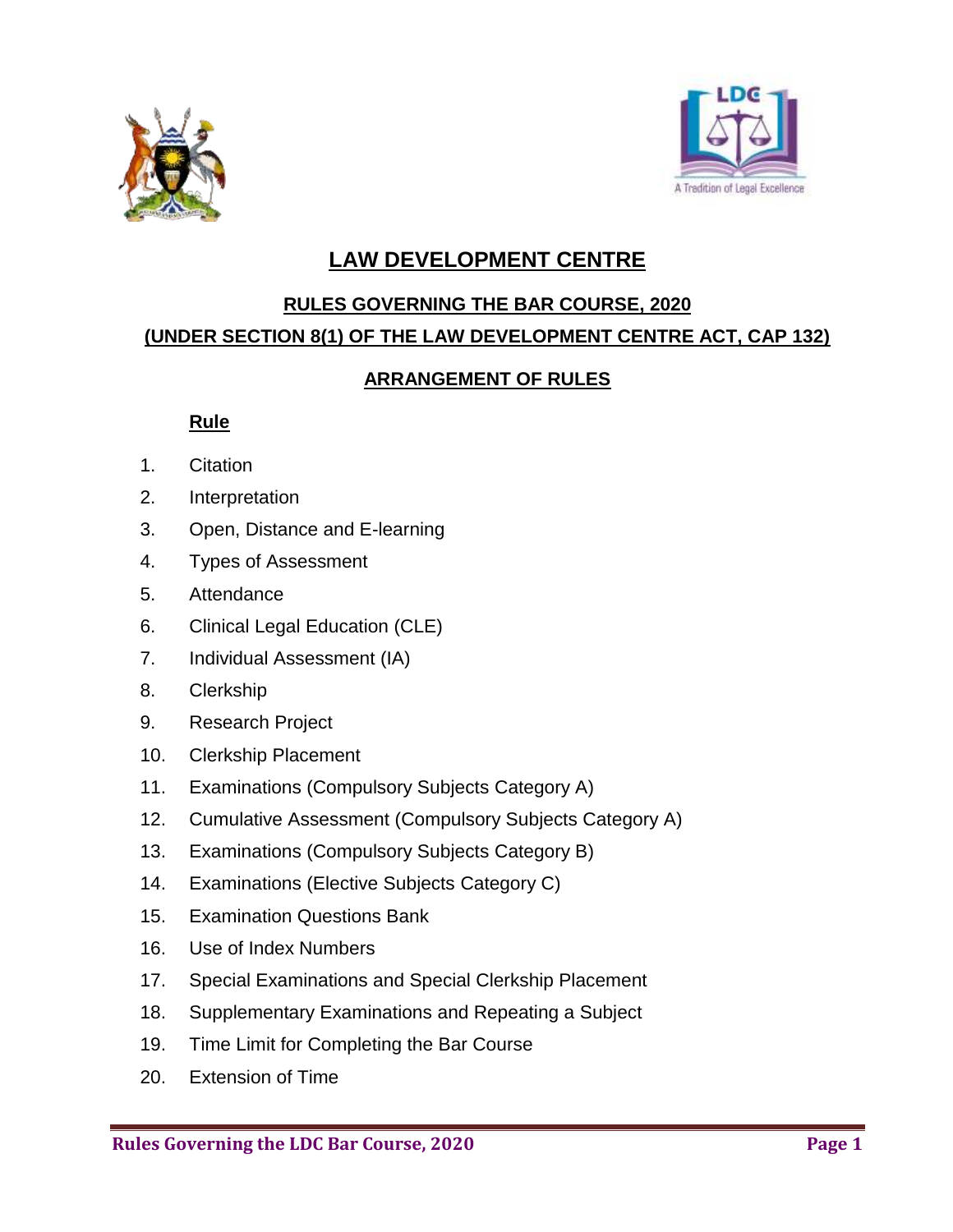## **Rule**

- 21. Time Limit for Repeating Clerkship or Subject
- 22. Passing the Bar Course
- 23. Special Needs
- 24. Examination Malpractice
- 25. Prohibited Items During Examination
- 26. Failure to Pay Special or Supplementary Examination Fees
- 27. Verification Committee
- 28. Functions of the Verification Committee
- 29. Right of Appeal
- 30. Verification by Student Before Appeal
- 31. Appeals
- 32. The Board of Examiners
- 33. Powers and Duties of the Board of Examiners
- 34. Examination Appeals Committee
- 35. Functions and Powers of the Examination Appeals Committee
- 36. Approval and Publication of Final Results
- 37. Powers of the Management Committee to Approve and Publish Results
- 38. Prizes
- 39. Award and Classification of Diploma in Legal Practice
- 40. Signing by Student
- 41. Commencement
- 'Schedule 1' Guidelines for Open, Distance and E-learning
- 'Schedule 2' LDC Dress Code for Bar Course Students
- 'Schedule 3 Conduct and/or Activities Deemed to be Examination Malpractices
- 'Schedule 4' Classification of Postgraduate Diploma in Legal Practice based on Cumulative Grade Point Average (CGPA)
- 'Schedule 5' Acknowledgment of Receipt and Undertaking to be Bound by Rules Governing the Bar Course, 2020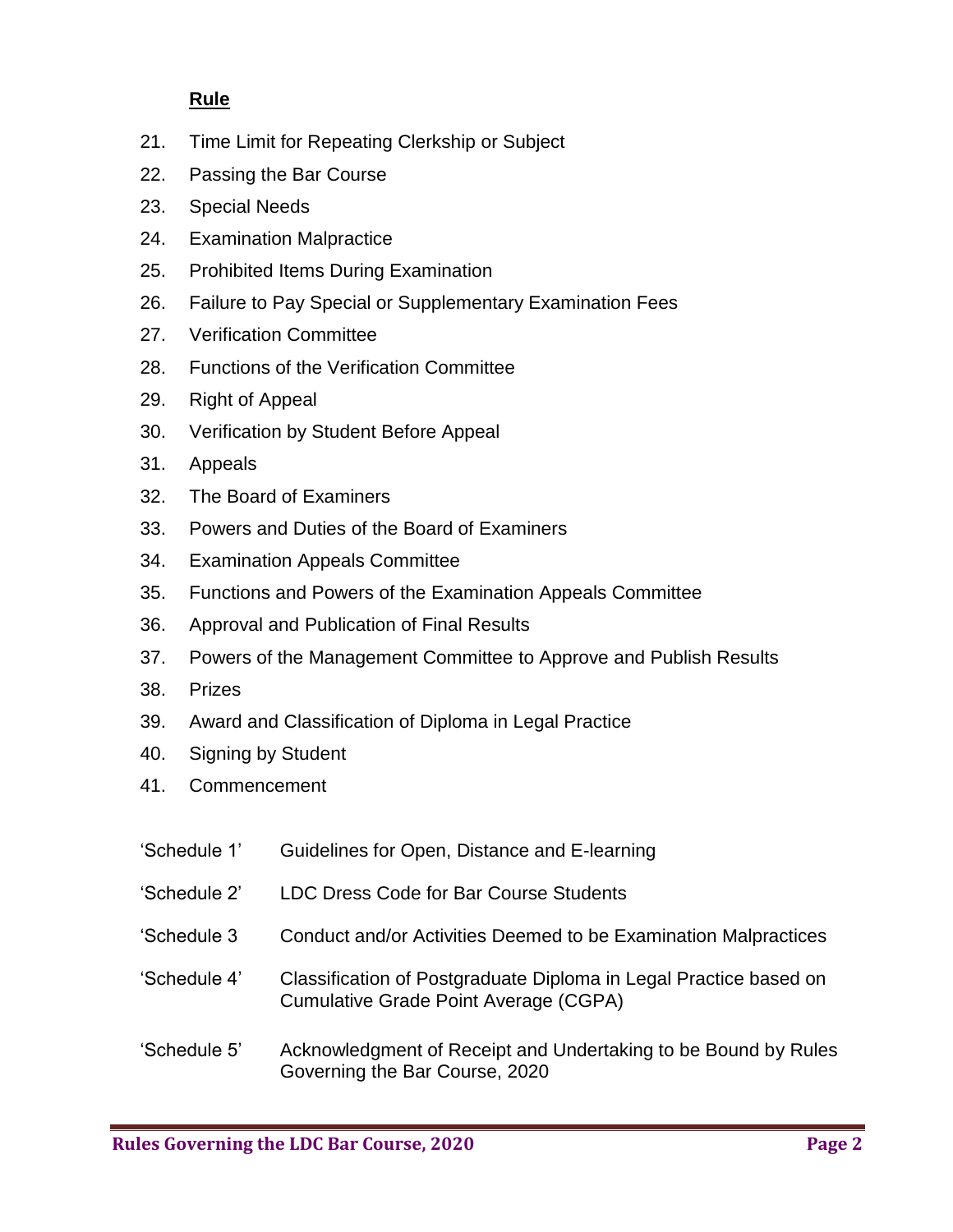# **1. Citation**

These Rules made by the Management Committee LDC under section 8(1) of the Law Development Centre Act, Cap. 132, may be cited as the **'Rules Governing the Bar Course, 2020'.**

# **2. Interpretation**

In these Rules, unless the context otherwise requires:-

- (1) "academic activity" means lecture, guest lecture, firm discussion, workshop, clinical legal education/legal aid activity, site/field visit, moots, Clerkship Placement and the Bar Course Professional Dinner;
- (2) "attendance register" means a document or documents or electronic device used for recording attendance of academic activities by a Bar Course student and includes physical registers or electronic attendance recording systems using scanners or fingerprint or voice or face recognition or remote/online recording of attendance or any other ICT tool;
- (3) "Bar Course" means the postgraduate course at LDC leading to the award of the Postgraduate Diploma in Legal Practice;
- (4) "Centre" or "LDC" means the Law Development Centre;
- (5) "Chief Examiner" means the Director LDC;
- (6) "CLE" means Clinical Legal Education;
- (7) "Director" means the Director of the Law Development Centre;
- (8) "Head Bar Course" means Head of the Department responsible for conducting the Bar Course;
- (9) "lecturer" means the Director, Deputy Director, Assistant Director, head or deputy head of a teaching department, head or assistant head of subject, lecturer, consultant lecturer, part-time lecturer, LDC staff member participating in teaching on the Bar Course or guest speaker;
- (10) "legal practitioner" means a Judicial Officer of the Courts of Judicature (Judge, Registrar, Deputy Registrar, Assistant Registrar, Chief Magistrate or Magistrate Grade 1), a State Attorney of whatever rank, an advocate in private legal practice in chambers approved by the Law Council, an advocate or lawyer duly authorized to practice law in Government employment or an advocate in a legal department of a statutory or other legal corporation or advocate in a non-governmental organization (NGO);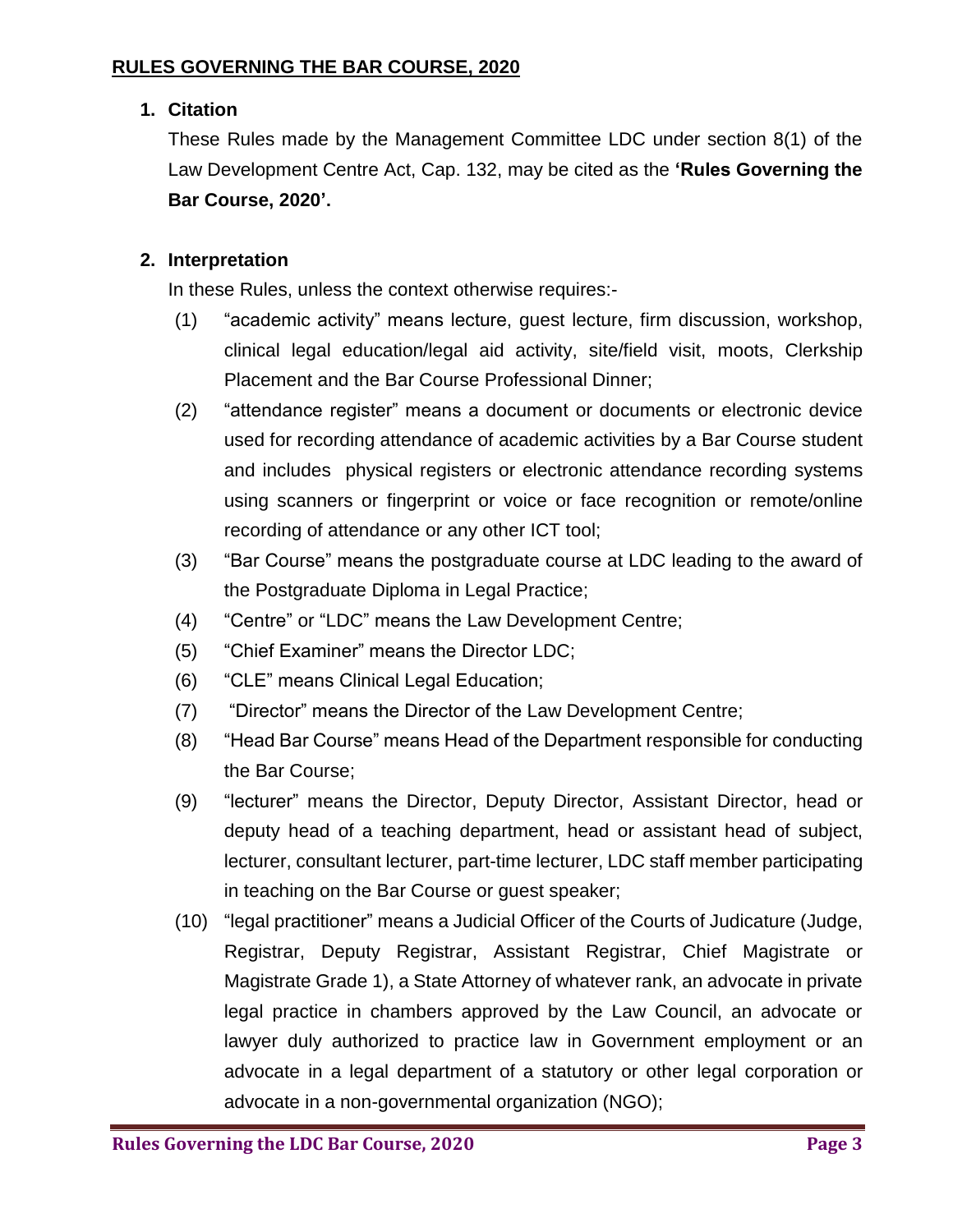- (11) "registrar" means the Academic Registrar or person performing functions of the Academic Registrar of the Law Development Centre.
- (12) "research supervisor" means a lecturer, university law lecturer, advocate, judicial officer or other legal practitioner with demonstrated research skills.

# **3. Open, Distance and E-learning**

- (1) The Bar Course and the different types of assessment under these Rules or any part thereof may be conducted using open, distance and e-learning.
- (2) An academic activity may be conducted physically or through open, distance and e-learning or a combination of both.
- (3) The Bar Course Advisory Board shall determine the aspects of the course and assessment to be conducted physically and those to be conducted remotely or online using open, distance and e-learning.
- (4) Open, distance and e-learning shall be governed by these Rules and Guidelines for Open, Distance and E-Learning (**'Schedule 1'**).
- (5) The guidelines referred to in Rule 3 (4) may be amended by the Bar Course Advisory Board.

#### **4. Types of Assessment**

- (1) A student undertaking the Bar Course shall be subjected to the following mandatory assessments as provided for in these Rules:
	- (a) Attendance
	- (b) Individual Assessment (IA)
	- (c) Clerkship
		- i. Research Project
		- ii. Clerkship Placement
	- (d) Examinations (written and oral)
- (2) Assessment may be conducted physically or remotely (using open, distance and e-learning).
- (3) Physical assessment shall be conducted at any of the LDC campuses at Kampala, Lira, Mbarara (and/or any other campus established by the Management Committee) and at an approved Clerkship Placement institution.

### **5. Attendance**

- (1) Attendance of all academic activities is compulsory and shall be recorded and monitored.
- (2) A student is required to attend all lectures, guest lectures/speakers, firm discussions, workshops, clinical legal education/legal aid activities, site/field visits, moots, Clerkship Placement and the Bar Course Professional Dinner.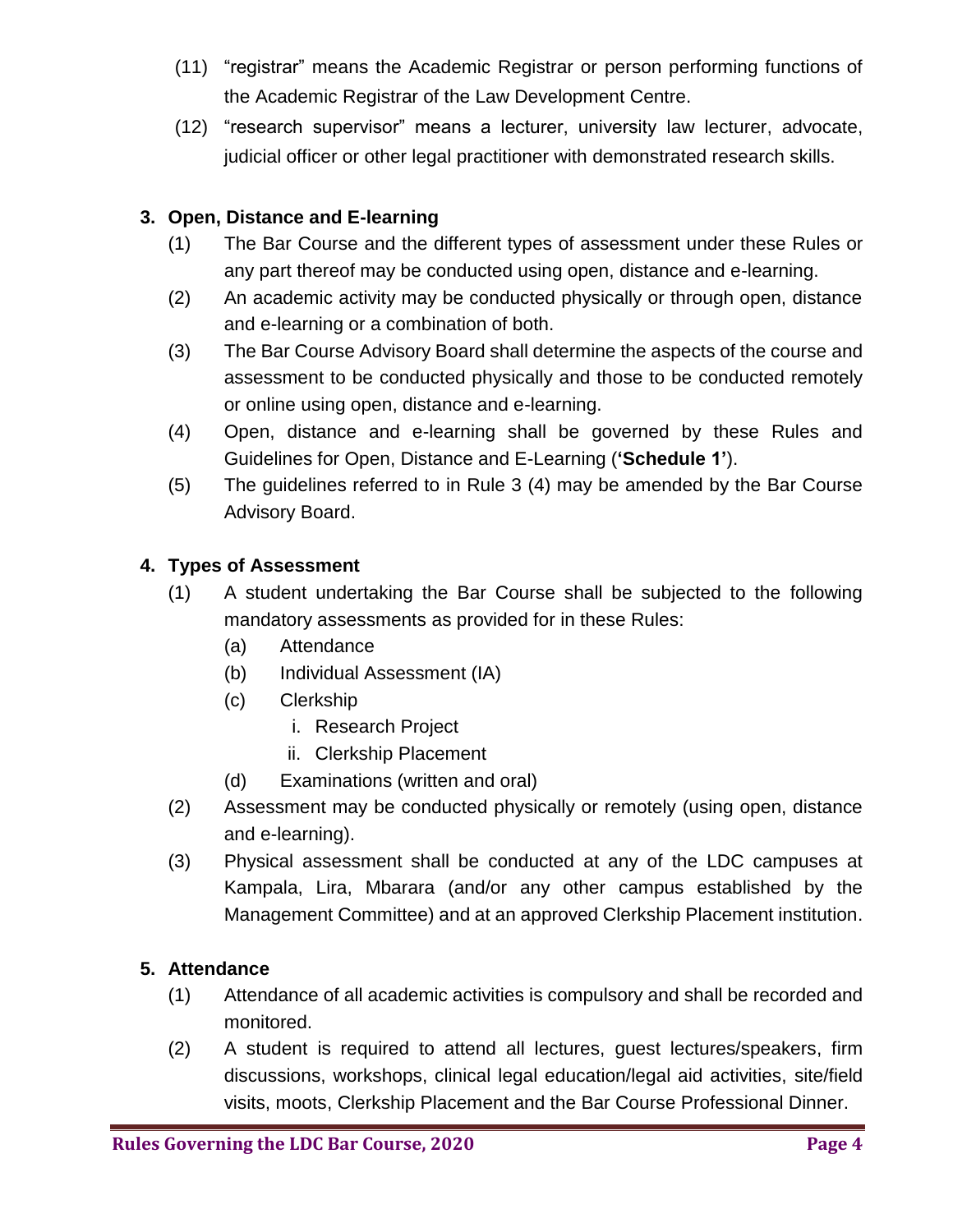- (3) A student attending an academic activity shall at all times conduct himself or herself professionally including:
	- (a) Active and disciplined participation in the academic activity;
	- (b) Strict timekeeping;
	- (c) Dressing in compliance with the LDC Dress Code for Bar Course Students (**'Schedule 2'**);
	- (d) Conducting himself or herself in compliance with any approved LDC code of conduct;
	- (e) Conducting himself or herself in a dignified manner befitting of a Bar Course student.
- (4) A lecturer may exclude a student from an academic activity for unprofessional conduct and report the unprofessional conduct to the Head Bar Course.
- (5) A student excluded from an academic activity for unprofessional conduct shall be deemed to have not attended the academic activity. A signature signifying his or her attendance of the activity shall be expunged from the record.
- (6) The Department of Post Graduate Legal Studies and Legal Aid shall maintain an attendance register – manual or electronic – for every academic activity to be signed by a student in person physically or remotely.
- (7) An attendance register shall include an electronic systems generated attendance register.
- (8) A student shall sign the attendance register in person using a unique signature consistent with the signature used in his or her application to join the Bar Course and other records with the Academic Registrar's office or using an electronic means of registering attendance including swipe cards, fingerprints, voice recognition, face recognition or other form of bio-metric identification or other mechanism approved by LDC. Use of initials or other mark, especially one that is not unique or is easy to replicate, is prohibited.
- (9) A student who signs the attendance register on behalf of another student or signs into a remote academic activity or attends a remote academic activity in the place of or using the credentials of another student shall be deemed to have failed attendance for the entire week in which he or she signed in or attended an academic activity for another student.
- (10) A student who damages, destroys or in any way tampers with equipment used to record and monitor attendance or attempts to damage, destroy or in any way tamper with the same shall be subjected to disciplinary proceedings.
- (11) A lecturer may conduct roll call as a means of verifying and monitoring attendance and detecting fraudulent signing of the attendance register.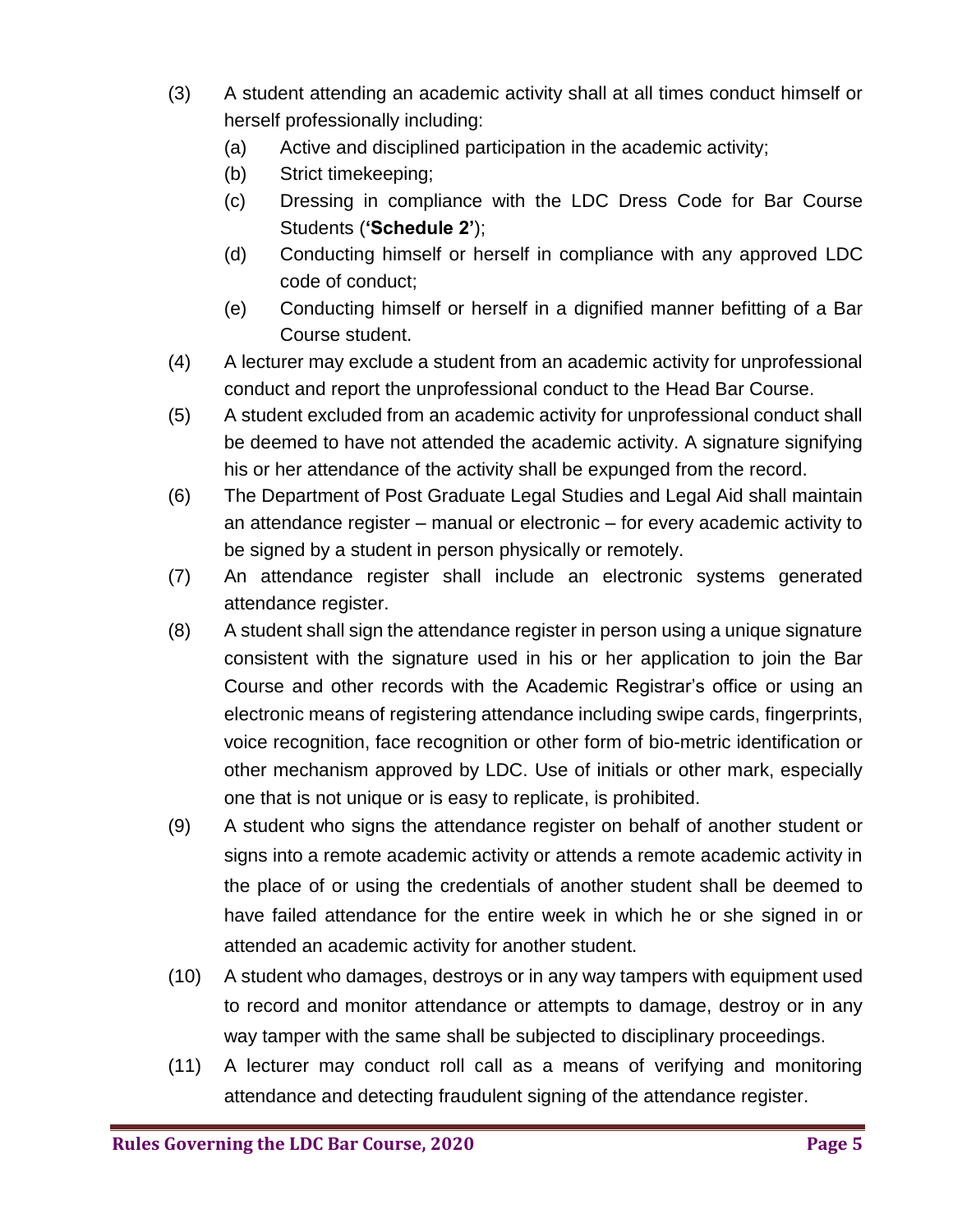- (12) A student shall attend at least 90% of all academic activities in a teaching week failure of which the student shall not be allowed to sit examinations in the term in which minimum attendance has not been met in any teaching week in the term.
- (13) A lecturer responsible for an academic activity shall submit a report on each student's attendance (consisting of the signed attendance register for the academic activity and any relevant comments by a lecturer) to the Head Bar Course at the end of each academic activity. A report on attendance shall include a systems generated electronic attendance report.
- (14) A student who fails to attend an academic activity due to any justifiable cause shall notify the Academic Registrar through the Head Bar Course in writing within one week after his or her failure to attend.
- (15) The Head Bar Course shall compile a summary of student attendance of academic activities and submit the summary to the Registrar.
- (16) The Registrar shall prepare a list of students eligible to sit examinations as submitted to him or her by the Head Bar Course and pin their names on the students' notice-board and LDC website before the start of the examinations.
- (17) A student passes attendance if he or she meets attendance requirements of 90% in all academic activities in every teaching week in a term.
- (18) A student who fails to meet attendance requirements in any teaching week of a term fails the term and shall not be allowed to undertake any assessment in the term including examinations nor to progress to the next term.
- (19) A student dissatisfied with the list prepared by the Registrar under Rule 5 (16) above or who has good cause for failing to meet the attendance requirement may petition the Board of Examiners for appropriate redress.
- (20) The Board of Examiners may, for good cause, permit a student who has not met the 90% attendance requirements to sit an examination or a special examination.
- (21) Good cause for purposes of sub-rule (18) includes illness, pregnancy, detention, technological or power failure or any other good cause as may be determined by the Board.
- (22) A student may petition the Board of Examiners against his or her attendance records compiled, computed and submitted by the Head Bar Course.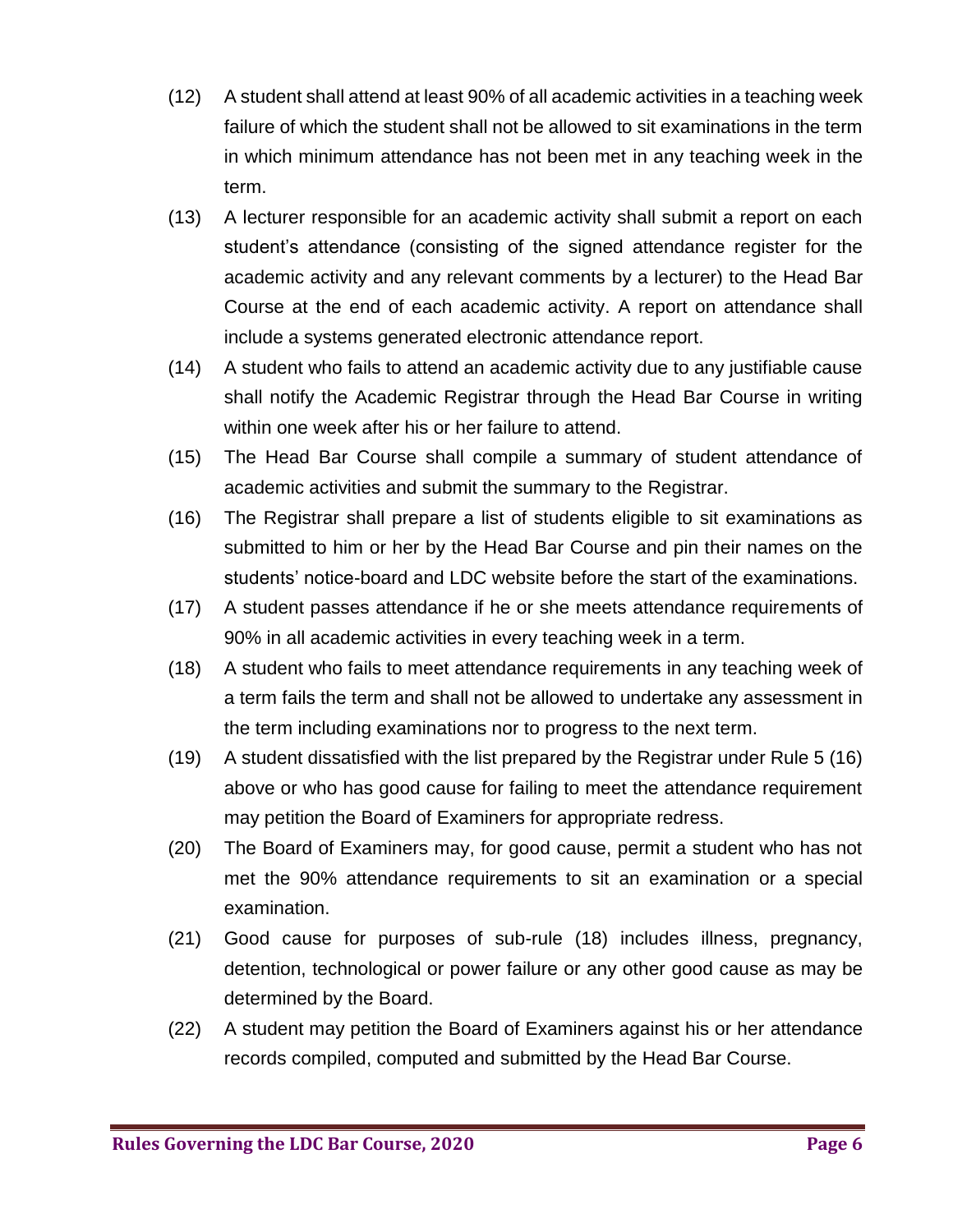- (23) The Board of Examiners may allow a student to sit examinations pending the determination of the petition in Rule 5 (20) above but the student's examination script shall not be marked until the petition is determined.
- (24) A student who fails a term by reason of failing to meet attendance requirements shall not proceed to the next term. A student may, on application, be permitted by the Board of Examiners to repeat the term failed in a subsequent academic year and thereafter proceed to the next term.

# **6. Clinical Legal Education (CLE)**

- (1) A student shall attend Clinical Legal Education (CLE) training to enhance practical legal skills.
- (2) CLE training shall include:
	- (a) Attendance of court proceedings
	- (b) Student legal practice
	- (c) Internship placement in an institution or law firm
	- (d) Alternative Dispute Resolution
	- (e) Site/field visits
	- (f) Any other CLE activity organized by the Bar Course Department
- (3) The LDC Legal Aid Clinic (LAC) shall support CLE training generally.
- (4) The LDC Legal Aid Clinic (LAC) shall operate a student practice programme to operationalize the student legal practice provided for in Rule (2)(b) above.
- (5) The Head Bar Course with the approval of the Director shall set the criteria for selection and admission of students onto the LDC Legal Aid Clinic (LAC) student practice programme

# **7. Individual Assessment (IA)**

- (1) Individual Assessment (IA) is done weekly over three terms.
- (2) Individual Assessment (IA) in the five (5) Compulsory Subjects Category A comprises of a weekly;
	- (a) individual written test of not more than two (2) hours; or
	- (b) written 'take home' coursework assignment; or
	- (c) any other form of assessment approved by the Bar Course Advisory Board

Where an IA is written remotely or online, the Chief Examiner may extend the time for completing the IA.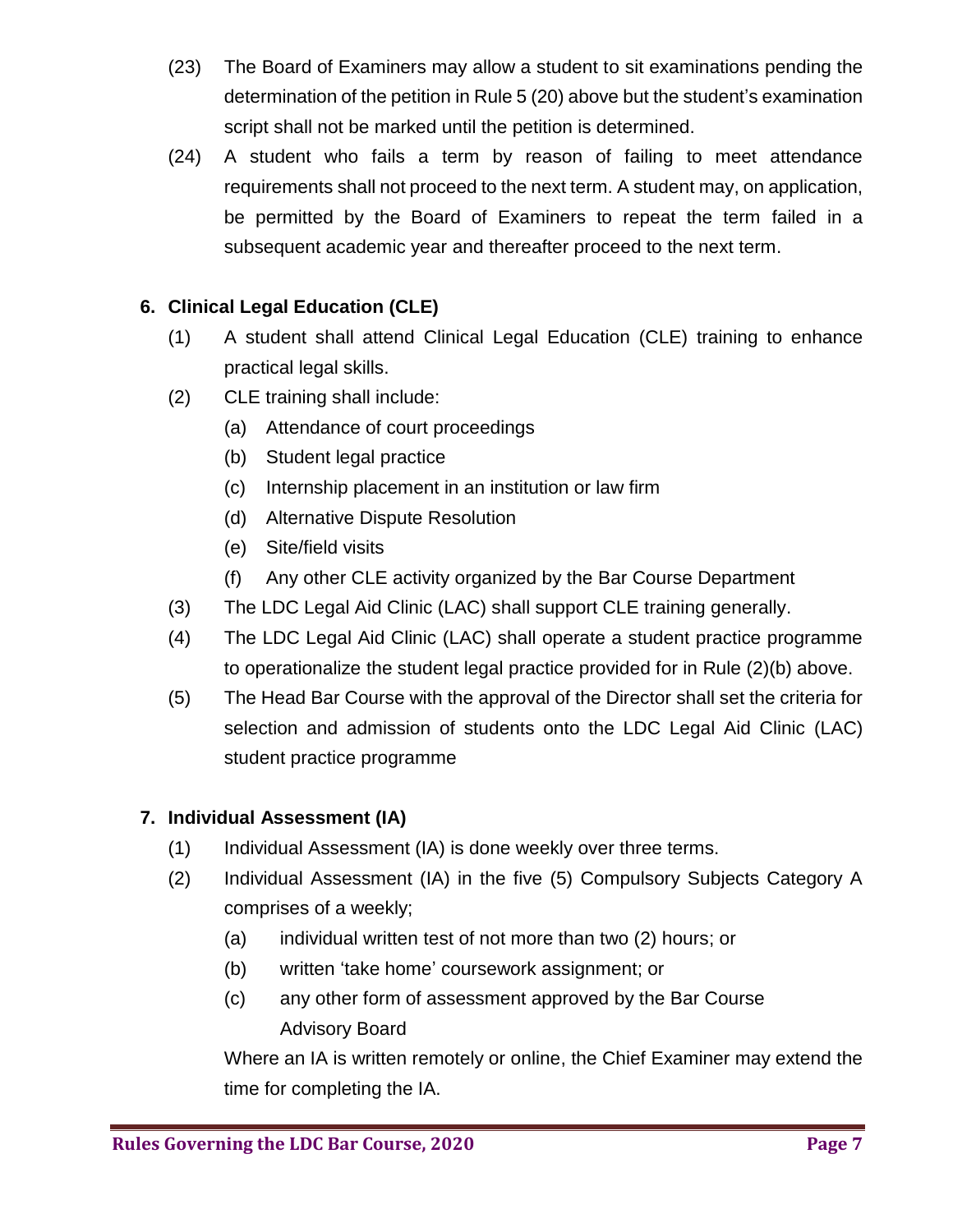- (3) Individual Assessment (IA) in First Term shall be for practice, revision and feedback only. The First Term IA tests shall be marked, assessed and results returned to a student but shall not form part of the final results of a student. An IA test in First Term may be marked by a lecturer or by peers (Bar Course students) with guidance from a lecturer.
- (4) Individual Assessment (IA) in Second Term and Third Term shall form part of the final assessment of a student and shall be marked by a lecturer.
- (5) The Bar Course Advisory Board shall determine the content, format, length and student instructions of an IA test.

# **8. Clerkship**

- (1) Clerkship is conducted in two parts Research Project and Clerkship Placement.
- (2) A student's Clerkship performance shall be assessed on four criteria that shall be graded according to the following allocation of marks:

| <b>TOTAL</b>                                         | 100%       |
|------------------------------------------------------|------------|
| (d) Clerkship Placement External supervisor's report | 20%        |
| (c) Clerkship Placement Internal Supervisor's report | <b>20%</b> |
| (b) Clerkship Placement Journal                      | <b>20%</b> |
| (a) Research Project Report                          | 40%        |

- (3) A student passes Clerkship when he or she gets a total of at least 50% (C grade, GP 2.0) in the four criteria assessed.
- (4) For avoidance of doubt a student who is not assessed on any of the four (4) criteria/components of Clerkship shall fail Clerkship even if his or her aggregate marks in other components assessed is 50% (C grade, GP 2.0) or above.
- (5) If a student does not satisfy the requirements for passing Clerkship, he or she shall fail Clerkship and may be allowed by the Board of Examiners to undertake supplementary clerkship in a subsequent academic year.
- (6) A student who fails supplementary Clerkship may be allowed by the Board of Examiners to repeat Clerkship in a subsequent year (subject to the 3 year rule for completing the course) upon payment of a repeating fee.
- (7) The Head Bar Course with the approval of the Chief Examiner shall determine the form of the clerkship journal and of the reports referred to in Rule 9 (16).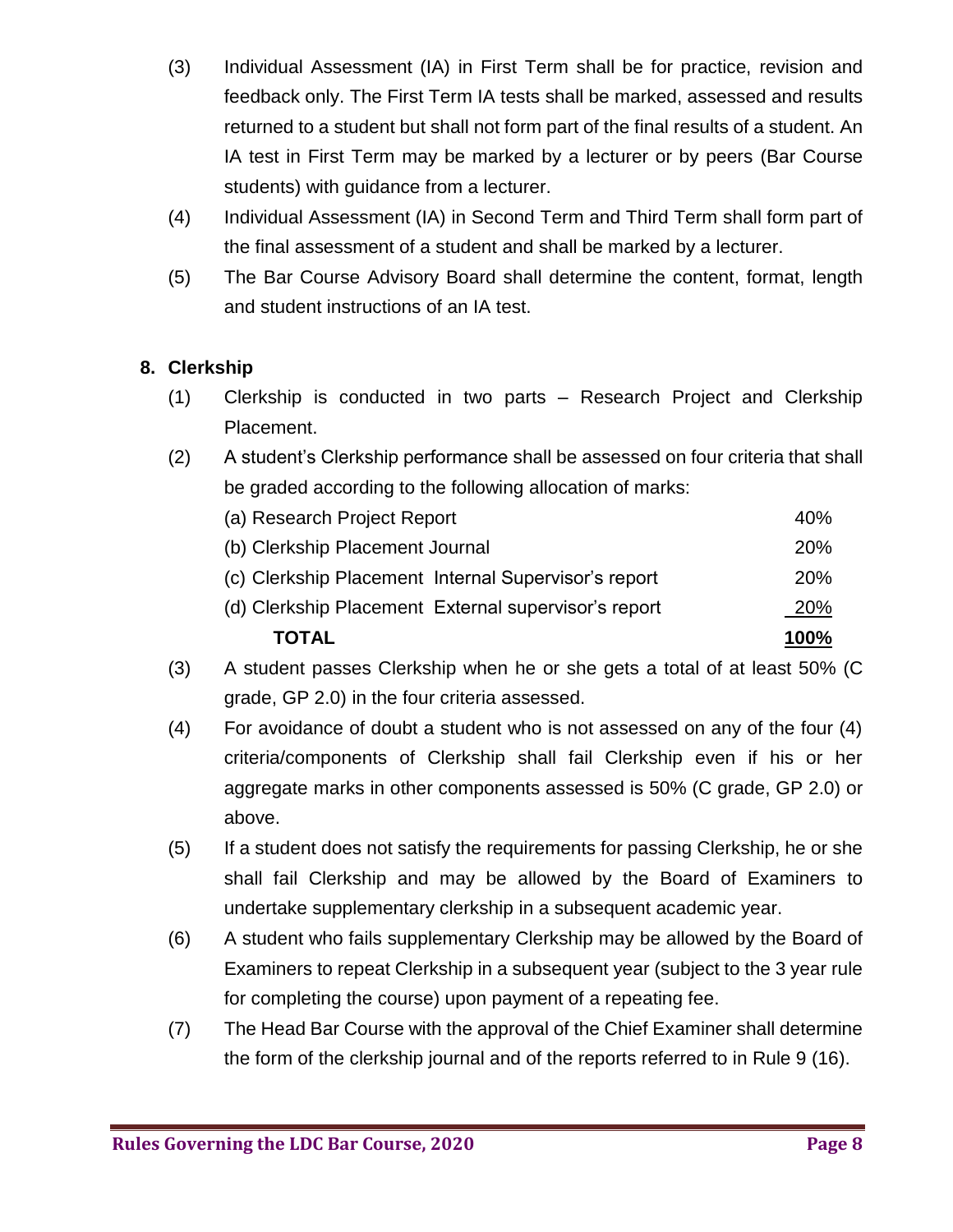## 9. **Research Project**

- (1) The Head Bar Course shall within 21 days of the commencement of an Academic Year provide a list of research topics from which a student shall select one in which to undertake research.
- (2) The Head Bar Course with the approval of the Chief Examiner shall provide guidelines for the research project including the form (physical or electronic), format and length of the research project draft and final report.
- (3) A student shall submit a research proposal to the Head Bar Course before the end of the  $6<sup>th</sup>$  week of First Term.
- (4) The Head Bar Course shall assign to each student a Research Supervisor who will guide the student in formulation of the research topic and refining the research proposal.
- (5) The Research Supervisor shall approve the research proposal before end of First Term. A student shall not undertake research without written approval of his or her proposal by his or her Research Supervisor.
- (6) A Research Supervisor may supervise more than one student.
- (7) A student shall submit to his or her Research Supervisor various chapters as may be required by the supervisor from time to time and shall submit periodic reports as follows:
	- (a) Research Project Report  $-1<sup>st</sup>$  Draft by end of Second Term
	- (b) Research Project Report  $-2<sup>nd</sup>$  Draft by end of Third Term
	- (c) Research Project Final Report submitted to the Head Bar Course within fourteen (14) days of completion of Clerkship Placement.
- (8) A student's research project report shall be marked and graded by his or her Research Supervisor who shall not be the student's Clerkship Placement Internal Supervisor or External Supervisor.

### 10.**Clerkship placement**

- (1) Clerkship Placement shall be undertaken physically or remotely during the Fourth Term of each Academic Year for a period of twelve (12) weeks.
- (2) During Clerkship Placement, a student is attached to a placement institution (private law firm, court, Legal Aid Clinic, Directorate of Public Prosecutions, Justice Law & Order Sector (JLOS) Institution, Department in the Ministry of Justice and Constitutional Affairs or Legal Department in other bodies or other institution designated by the Chief Examiner).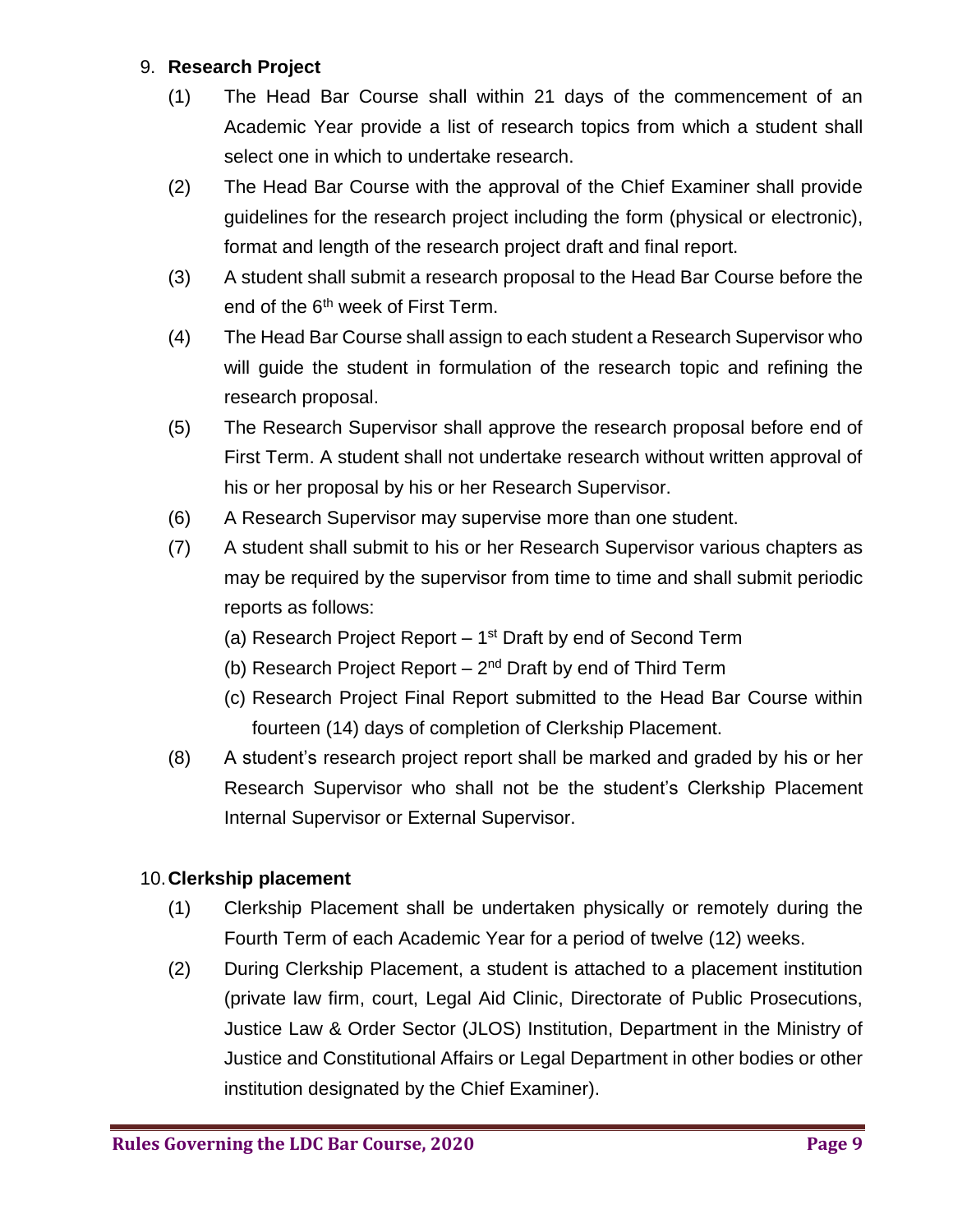- (3) The Chief Examiner shall approve clerkship placement institutions and avail to the Head Bar Course a list of approved institutions within six (6) weeks of the commencement of an Academic Year.
- (4) A list of approved Clerkship placement institutions shall be given to students by the Head Bar Course before the end of First Term so that each student selects where he or she wishes to undertake Clerkship Placement.
- (5) A student shall be posted for Clerkship Placement, in writing, after payment of all fees due by end of third term.
- (6) A student shall present the posting letter to the External Supervisor before being accepted for Clerkship Placement.
- (7) Any student who undertakes Clerkship Placement without the written authority of LDC shall be deemed not to have undertaken Clerkship Placement and shall not be assessed.
- (8) A student undertakes Clerkship Placement under the supervision of a legal practitioner of at least 3 years' experience.
- (9) A student shall within fourteen (14) days of commencing Clerkship Placement inform the Head Bar Course by email or formal letter or other form of communication authorized by the Head Bar Course of his or her designated External Supervisor.
- (10) The Clerkship Placement period runs from Monday to Friday during working hours of the placement institution and a student must be present at his or her Clerkship Placement station throughout this practical training period.
- (11) A student shall not engage in any employment during Clerkship Placement as the training is a full time part of the Bar Course.
- (12) The External Supervisor or Head Bar Course may, in writing and where there is sufficient cause, give a student permission for time off during Clerkship Placement for a period of not more than three days.
- (13) The Director may, in writing and where there is sufficient cause, give a student permission for time off during Clerkship Placement for three or more days.
- (14) Where the Director or Head Bar Course gives a student permission for time off during Clerkship Placement they shall notify the External Supervisor.
- (15) The External Supervisor at the placement institution and Internal Supervisor (a lecturer at LDC) shall towards the end of the Clerkship Placement period conduct a visit to assess the performance of the student through interview, observation and perusal of documents drafted (kept in a clerkship file).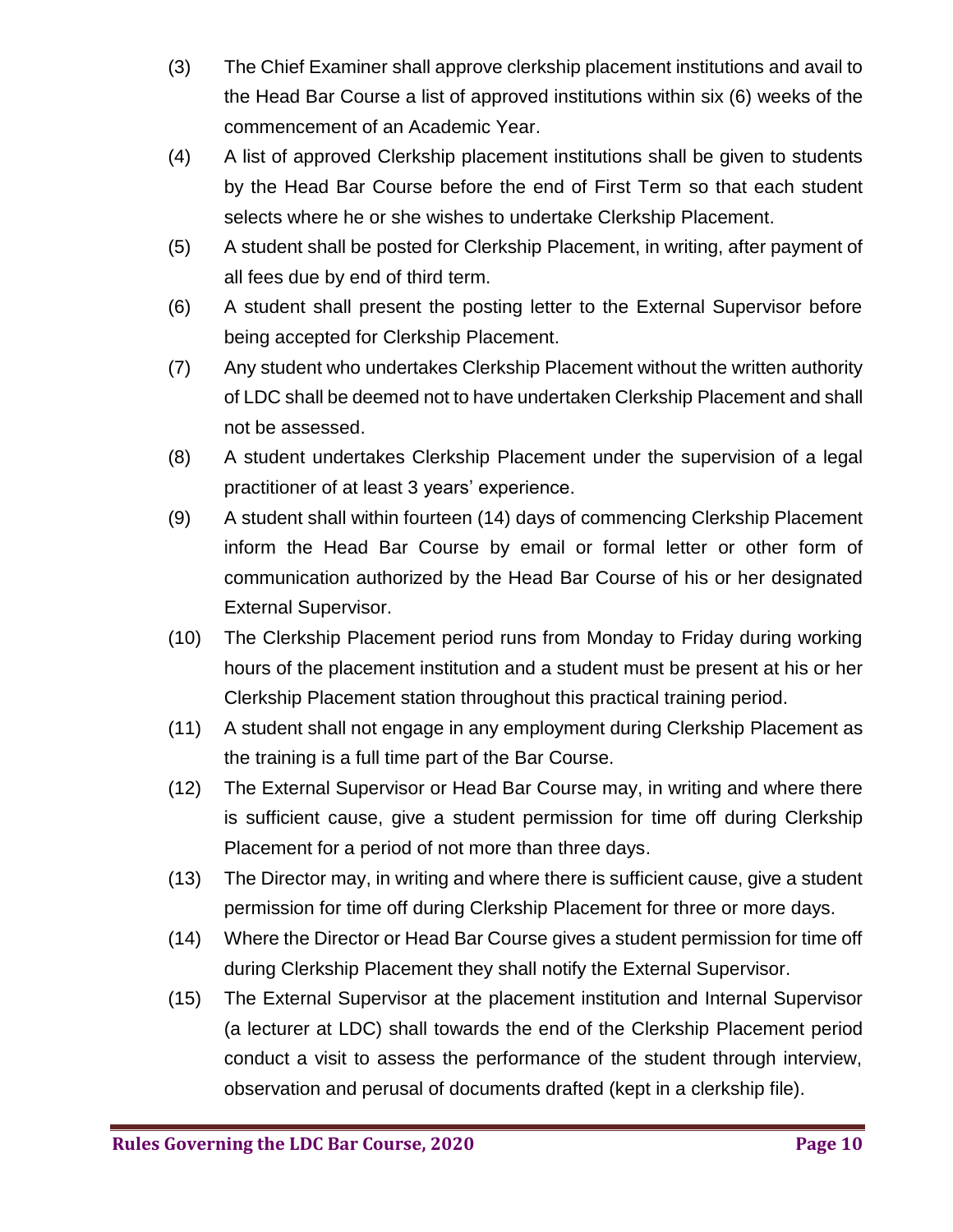- (16) The External Supervisor and Internal Supervisor shall each submit a separate report of their assessment and grading of the student's performance as provided for in these Rules.
- (17) The Internal Supervisor shall assess and grade the Clerkship journal.
- (18) The Internal Supervisor's report, in addition to assessment of a student, shall indicate their general assessment of the placements institution supervised and any matters that impact on the quality of the clerkship experience.

## **11.Examinations (Compulsory Subjects Category A)**

- (1) A student shall sit examinations in five (5) Compulsory Subjects (Category A) physically or remotely namely:
	- (a) Civil Litigation
	- (b) Corporate and Commercial Practice
	- (c) Criminal Proceedings
	- (d) Family Law Practice; and
	- (e) Land Transactions
- (2) Oral Examinations
	- (a) A student shall sit an oral examination in each of the five (5) Compulsory Subjects (Category A) physically or remotely at the end of Second Term.
	- (b) A student sits an Oral Examination before a panel of three or more examiners for each of the five (5) Compulsory Subjects (Category A).
	- (c) A panel of examiners must include at least one Internal Examiner (lecturer).
	- (d) A student shall be asked questions relating to the subject and shall be assessed on areas including; knowledge of the law, competence to apply the law in practical situations, procedure, ethics, presentation, composure and dressing.
	- (e) A student may sit more than one subject in a day in oral examinations if the examination timetable so requires.
	- (f) The Head Bar Course with the approval of the Chief of Examiner shall provide guidelines for conducting oral examinations.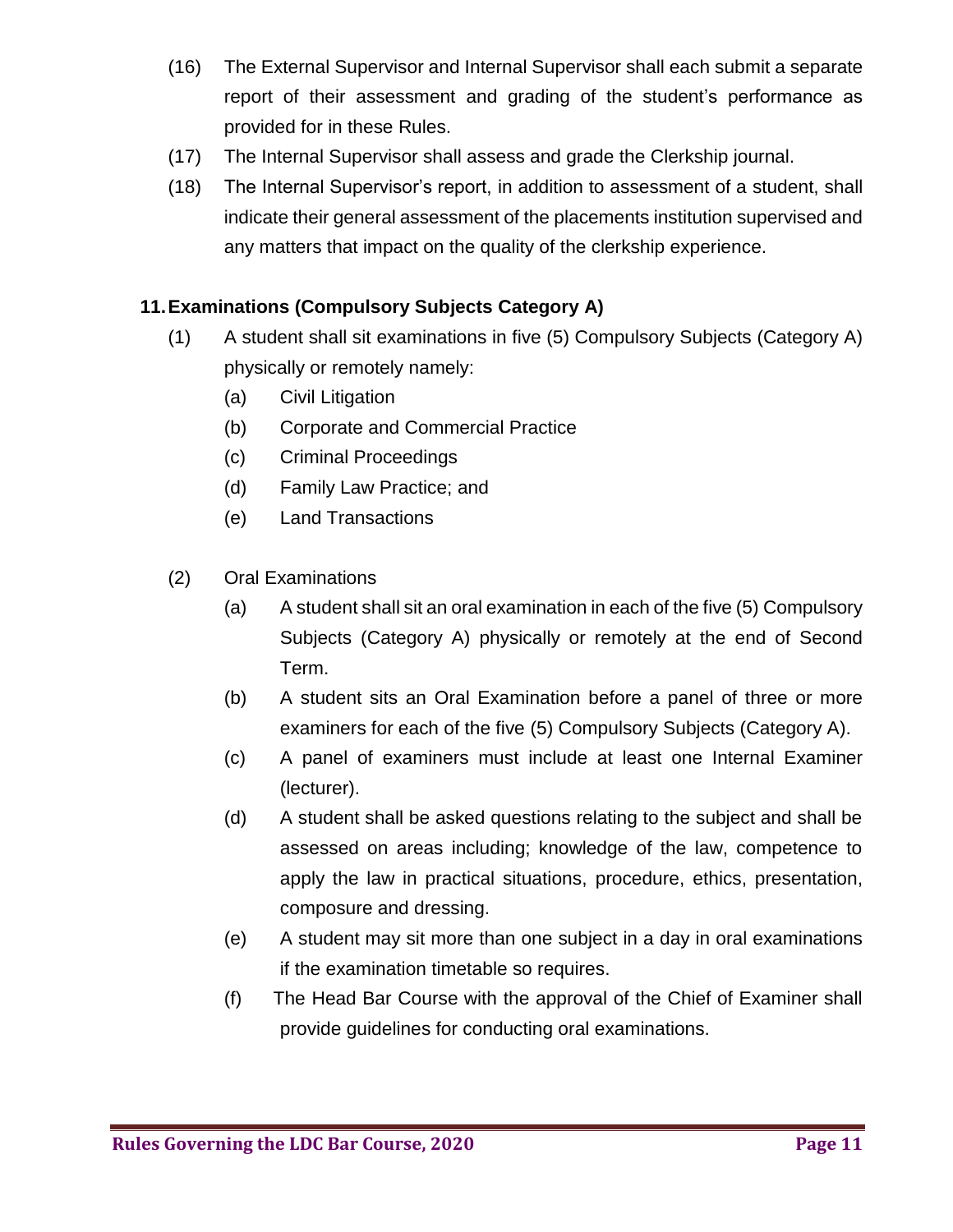- (3) Written Examinations
	- (a) A student shall sit a written examination in each of the five (5) Compulsory Subjects (Category A) physically or remotely at the end of Third Term.
	- (b) The examination in each Compulsory Subject (Category A) shall consist of a four (4) hour written examination.
	- (c) The Chief Examiner may extend the time for writing the examination when the examination is written remotely or online.
	- (d) Where the complexity of the examination or volume of supporting documents and attachments or number of documents to be drafted so require, the Chief Examiner may, prior to the commencement of the examination, extend the length of an examination by up to 30 minutes.
	- (e) The Head Bar Course with the approval of the Chief Examiner shall determine the format of the examination and reference materials and lecture notes permitted in each written examination.
	- (f) The Chief Examiner shall determine which materials referred to in (e) above may be brought in by the students and which materials shall be provided by LDC as part of the examination documents and shall notify students accordingly at least 14 days before the examination.

# **12.Cumulative Assessment (Compulsory Subjects Category A)**

(1) A student shall be assessed cumulatively for the various components of the Compulsory Subjects (Category A) as follows:

|     | Total                                    |                | 100%       |
|-----|------------------------------------------|----------------|------------|
| (d) | Written examination                      |                | 50%        |
| (c) | Oral examination                         |                | <b>30%</b> |
| (b) | Individual Assessment (IA) (Third Term)  | $\blacksquare$ | 10%        |
| (a) | Individual Assessment (IA) (Second Term) |                | 10%        |

- (2) A student passes a Compulsory Subject (Category A) if he or she attains in the subject a total cumulative mark of at least 50% (C grade, GP 2.0).
- (3) Examination results for Second Term and Third Term shall be released separately at the conclusion of each term to enable tracking of a student's academic performance and progress.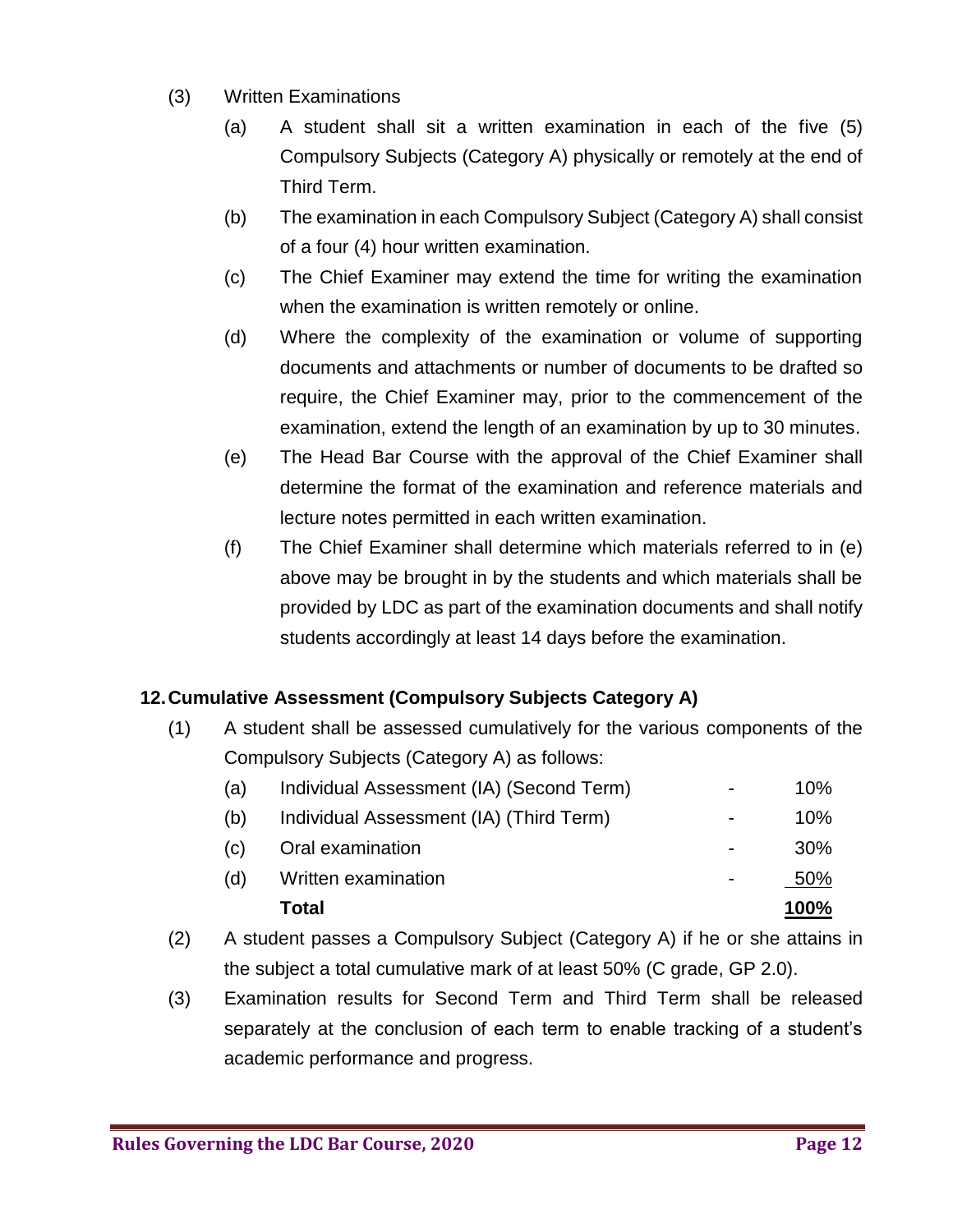# **13.Examinations (Compulsory Subjects Category B)**

- (1) At the end of the second term, a student shall sit examinations physically or remotely consisting of a written examination in each of three Compulsory Subjects (Category B) namely:
- (a) Legal Practice Skills I
- (b) Legal Practice Skills II
- (c) Trial Advocacy
- (2) The three subjects shall have components as follows:
- (a) Legal Practice Skills I
	- i. Legal Writing
	- ii. Professional Conduct
- (b) Legal Practice Skills II
	- i. Accounting
	- ii. Management Skills
	- iii. Tax Practice
- (c) Trial Advocacy
	- i. Written examination
	- ii. Moots
- (3) The written examination for the subjects in Rule 13 (1)(a) and (b) shall be a four (4) hour examination marked out of 100%. The Chief Examiner may extend the time for writing the examination when the examination is written remotely or online.
- (4) The marks for the subject components shall be combined as follows:
- (a) Legal Practice Skills I

|     | ı.                              | <b>Legal Writing</b>        | 50%  |
|-----|---------------------------------|-----------------------------|------|
|     | ii.                             | <b>Professional Conduct</b> | 50%  |
|     | <b>Total</b>                    |                             | 100% |
| (b) | <b>Legal Practice Skills II</b> |                             |      |
|     | T.                              | <b>Management Skills</b>    | 40%  |
|     | н.                              | Accounting                  | 30%  |
|     | iii.                            | <b>Tax Practice</b>         | 30%  |
|     | <b>Total</b>                    |                             | 100% |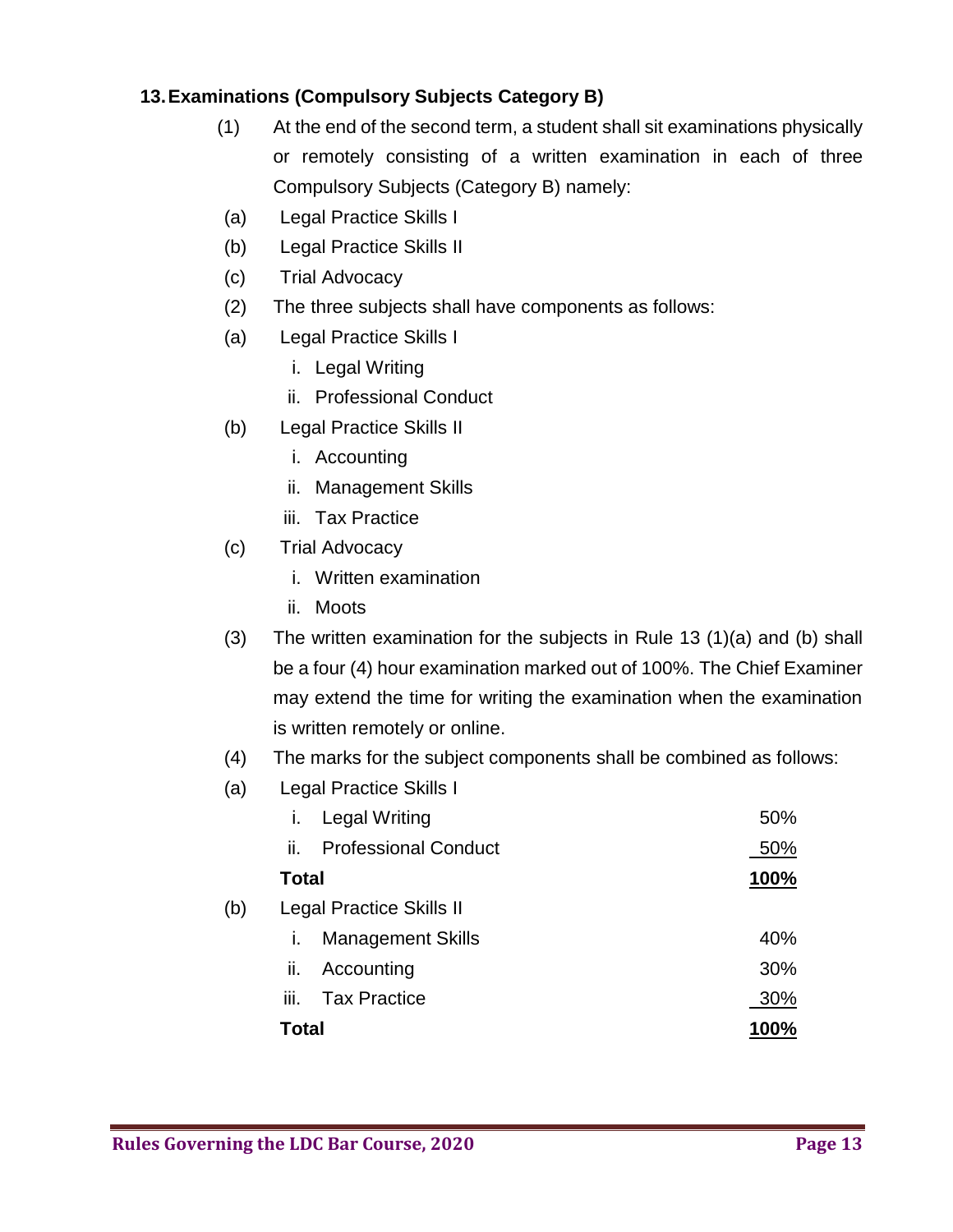- (5) Trial Advocacy shall be examined physically or remotely as follows:
- (a) A two (2) hour written examination at the end of second term marked out of 40%. The Chief Examiner may extend the time for writing the examination when the examination is written remotely or online.
- (b) A practical examination as counsel during moots or other practical exercise in second term or, for any students not examined in second term, in Third Term marked out of 60%.
- (c) The marks for the written examination and the practical examination shall be added and constitute a student's final examination mark for Trial Advocacy.
- (6) The Head Bar Course with the approval of the Chief Examiner shall determine the format of the examination and reference materials and lecture notes if any permitted in each written examination.
- (7) The Chief Examiner may designate a lead examiner for each subject for purposes of coordinating the setting of the examination and compilation of the different components of each examination paper.
- (8) A student passes the Final Examinations (Compulsory Subjects Category B) if he or she passes the subjects at a mark of at least 50% (C grade, GP 2.0) in each subject.

# **14. Examinations (Elective Subjects Category C)**

- (1) The Elective Subjects Category C are;
	- a. Corporate Governance
	- b. Judicial Practice
	- c. Legal Aid and Pro bono Practice
	- d. Legislative Drafting
	- e. Public Legal Practice
- (2) At least three (3) of the elective subjects shall be offered as elective options in any academic year.
- (3) A student is required to select only one elective subject.
- (4) The Head Bar Course shall determine the maximum number of places available for each elective subject and communicate the same to the Bar Course students and places on the elective subjects shall be allocated on a first come first served basis.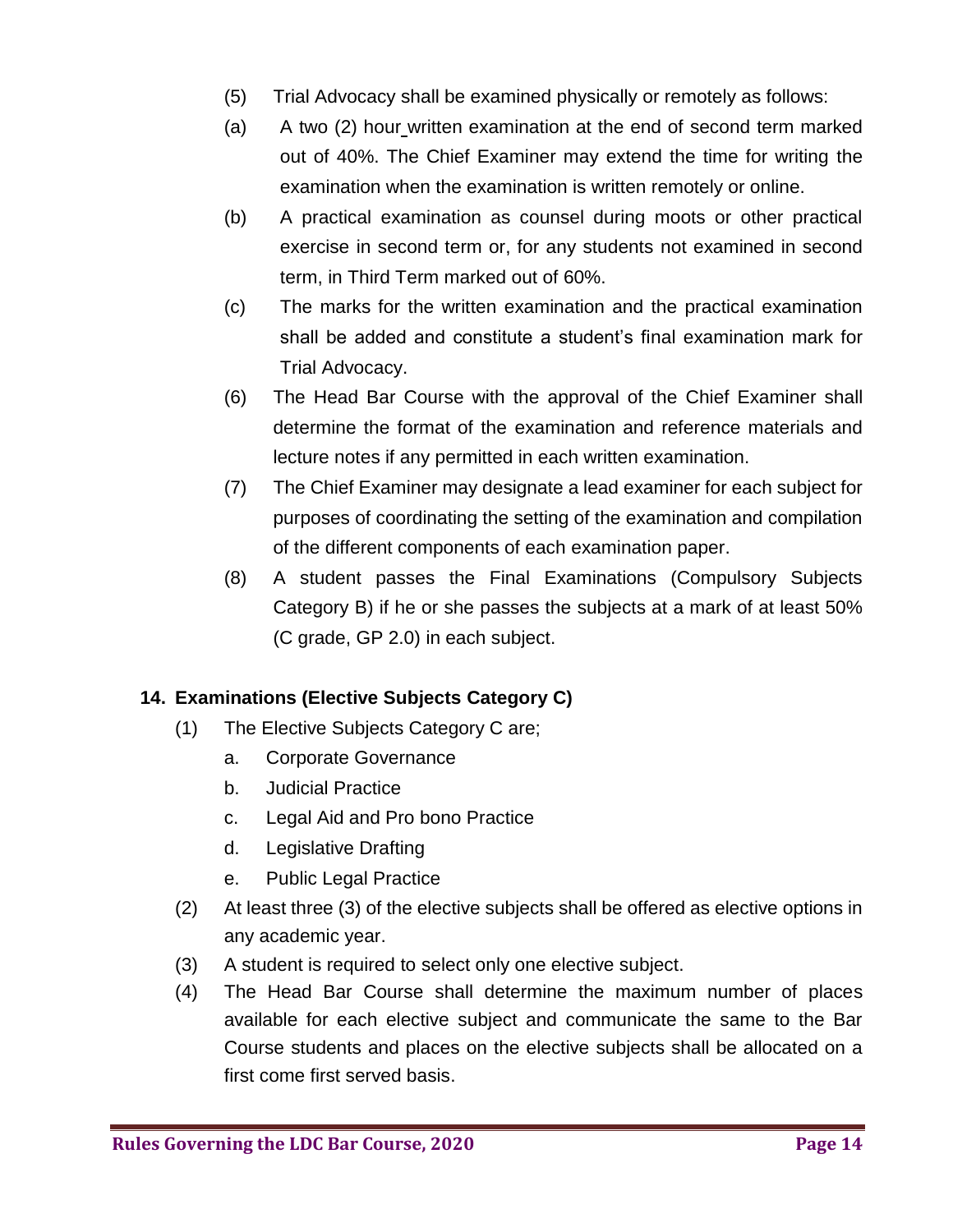- (5) The Head Bar Course may give priority on the Legal Aid and Pro Bono Practice elective to students who have participated in the student practice programme of the LDC Legal Aid Clinic.
- (6) At the end of the Third Term, a student shall sit a three (3) hour written examination physically or remotely in one subject selected from the Elective Subjects (Category C). The Chief Examiner may extend the time for writing the examination when the examination is written remotely or online.
- (7) The Head Bar Course with the approval of the Chief Examiner shall determine the format of the examination and reference materials and lecture notes permitted in each written examination.
- (8) A student passes the Final Examination (Elective Subjects Category C) if he or she passes the subject selected with a mark of at least 50% (C grade, GP 2.0).

## **15. Examination Questions Bank**

- (1) There shall be an Examination Questions Bank for compilation and safe custody of Bar Course examination questions in the various subject categories as determined by the Chief Examiner.
- (2) The Examination Questions Bank shall be under the control and management of the Chief Examiner.
- (3) The Chief Examiner shall develop guidelines for the proper management of the Examination Questions Bank. The guidelines shall provide for *inter alia*:
	- (a) Management structure.
	- (b) Selection of examiners.
	- (c) Form of examinations.
	- (d) Procedure for selection of examination questions or papers.
	- (e) Security and integrity of examination question papers.
	- (f) Electronic and physical custody of examination questions and papers.
	- (g) Any other matter incidental to the effective functioning of the Bank.

### **16. Use of Index Numbers**

- (1) A student shall use an Index Number issued by the Registrar.
- (2) A student shall sign for the Index Number at the time of its issuance.
- (3) A student shall carry an examinations card with the index number and an identification card to the examination room and display them.
- (4) A student who fails to comply with sub-rule (3) of this rule shall be excluded from the examination.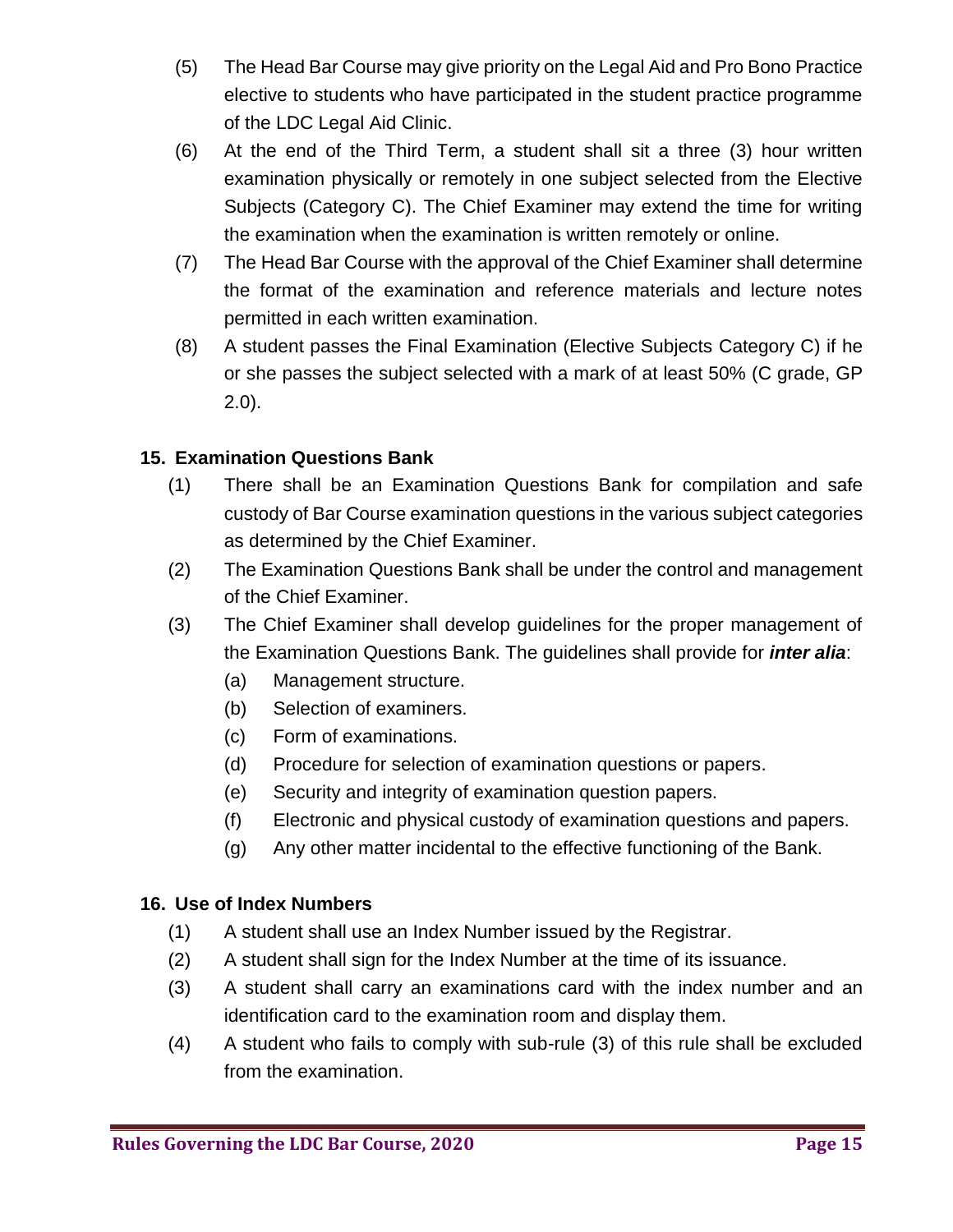- (5) A student who sits an examination and
	- (a) Uses a non-existent index number; or
	- (b) Uses a wrong index number; or
	- (c) Omits to state the index number; or
	- (d) Uses another candidate's index number; or
	- (e) Writes the index number ineligibly on the answer booklet, shall have his or her results withheld pending verification.
- (6) A verification fee prescribed by the Centre Administration shall be paid by the student whose results need verification under sub-rule (5) of this rule.

## **17. Special Examinations and Special Clerkship Placement**

- (1) Where a student fails to sit an examination, the student may on application in writing be allowed to sit a Special Examination.
- (2) Where a student fails to undertake Clerkship Placement, the student may on application in writing be allowed to undertake Special Clerkship Placement.
- (3) A student shall address a request to sit Special Examinations or undertake Special Clerkship Placement with an explanation why the student is or was unable to sit examinations or undertake Clerkship Placement to the Registrar and copied to the Director and Head Bar Course; and the Registrar shall forward the request to the Board of Examiners for a decision.
- (4) The reasons for failure to do examinations or undertake Clerkship Placement include illness, pregnancy, detention, pursuit of further studies or failure to gain admission to a Clerkship Placement institution or any other justifiable cause as may be determined by the Board of Examiners.
- (5) The student shall, at the time of the examinations or Clerkship Placement or soon thereafter, submit documentary or other sufficient proof to support the reason for failure to sit an examination or undertake Clerkship placement.
- (6) A student shall not sit a Special Examination or Special Clerkship unless the student pays the prescribed special examination fee or special clerkship fee.
- (7) A student who fails a Special Examination or Special Clerkship placement may sit a supplementary examination or undertake supplementary Clerkship Placement in accordance with these Rules.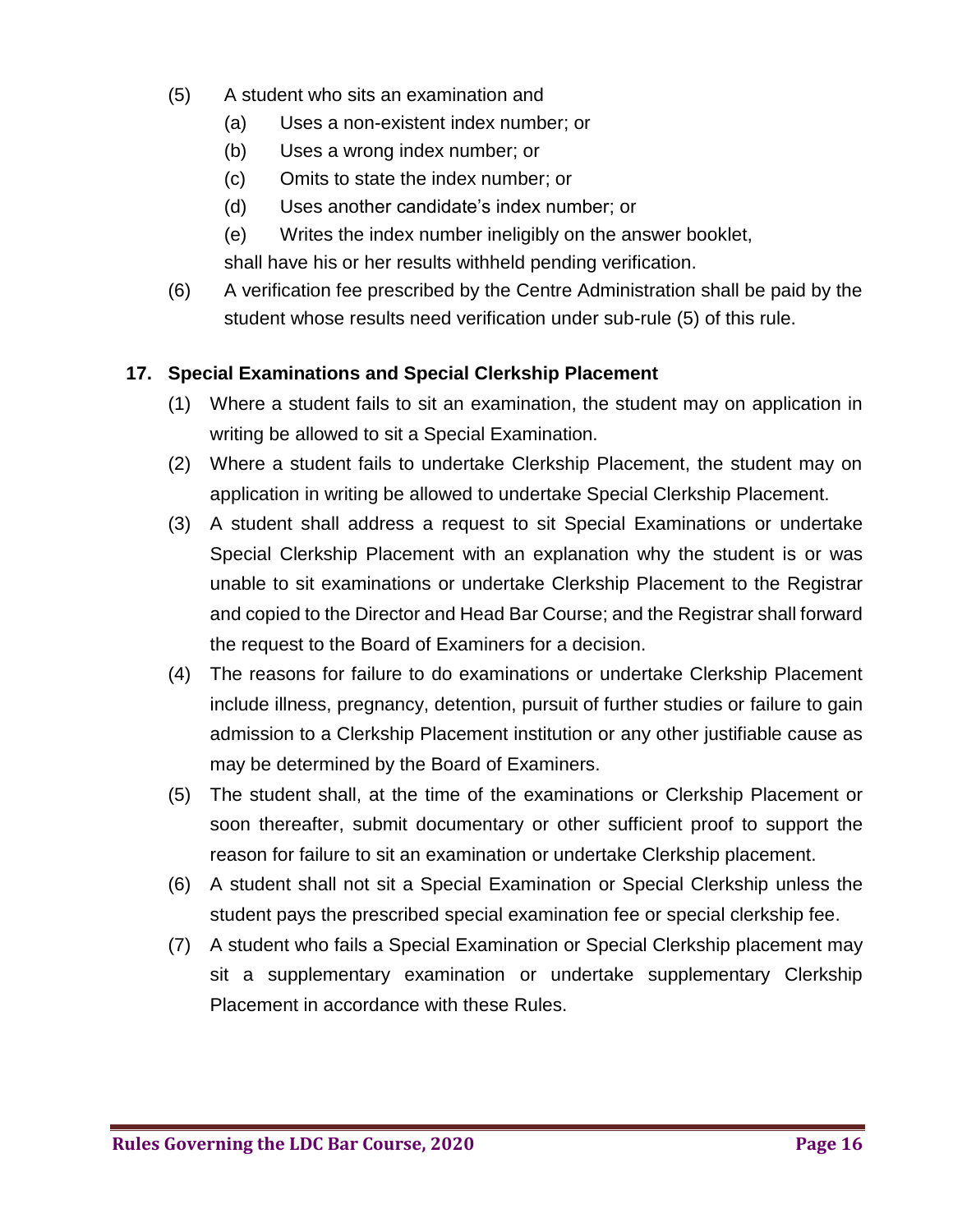### **18. Supplementary Examinations and Repeating a Subject**

- (1) A student may, upon payment of a Supplementary Examination fee, sit a Supplementary Examination in the subject or subjects he or she has failed at a time convenient to the Centre.
- (2) If a student fails not more than two (2) Compulsory Subjects (Category A) the Board of Examiners may allow him or her to sit a Supplementary Examination in the subject or subjects failed at a time convenient to the Centre.
- (3) A Supplementary Examination for a Category A subject shall consist of two parts:

| Total                   | $\sim$         | 100%  |
|-------------------------|----------------|-------|
| (b) Written examination | $\sim$         | - 50% |
| (a) Oral examination    | $\blacksquare$ | .50%  |

- (4) A student who fails a subject or subjects in the Examinations (Compulsory Subjects Category B) may sit a Supplementary Examination in the subject or subjects failed at a time convenient to the Centre.
- (5) A student who fails examinations in an Elective Subject in Category C may sit a Supplementary Examination in the subject failed at a time convenient to the Centre.
- (6) A student shall sit a Supplementary Examination only once.
- (7) Notwithstanding the provisions of Rule 18 (6) above, a student repeating a subject or subjects may sit a supplementary examination if he or she fails the repeated subject or subjects.
- (8) The Result of a supplementary examination shall only be used for purposes of enabling a student pass the subject. It shall not affect a student's CGPA or the classification of Diploma to be awarded to a student.
- (9) If a student fails a Supplementary Examination, he or she shall fail the subject and may repeat the subject in a subsequent academic year convenient to the centre upon payment of a repetition fee determined by the Management Committee.
- (10) A student repeating a subject shall be required to attend at least 90% of all academic activities relating to the subject being repeated.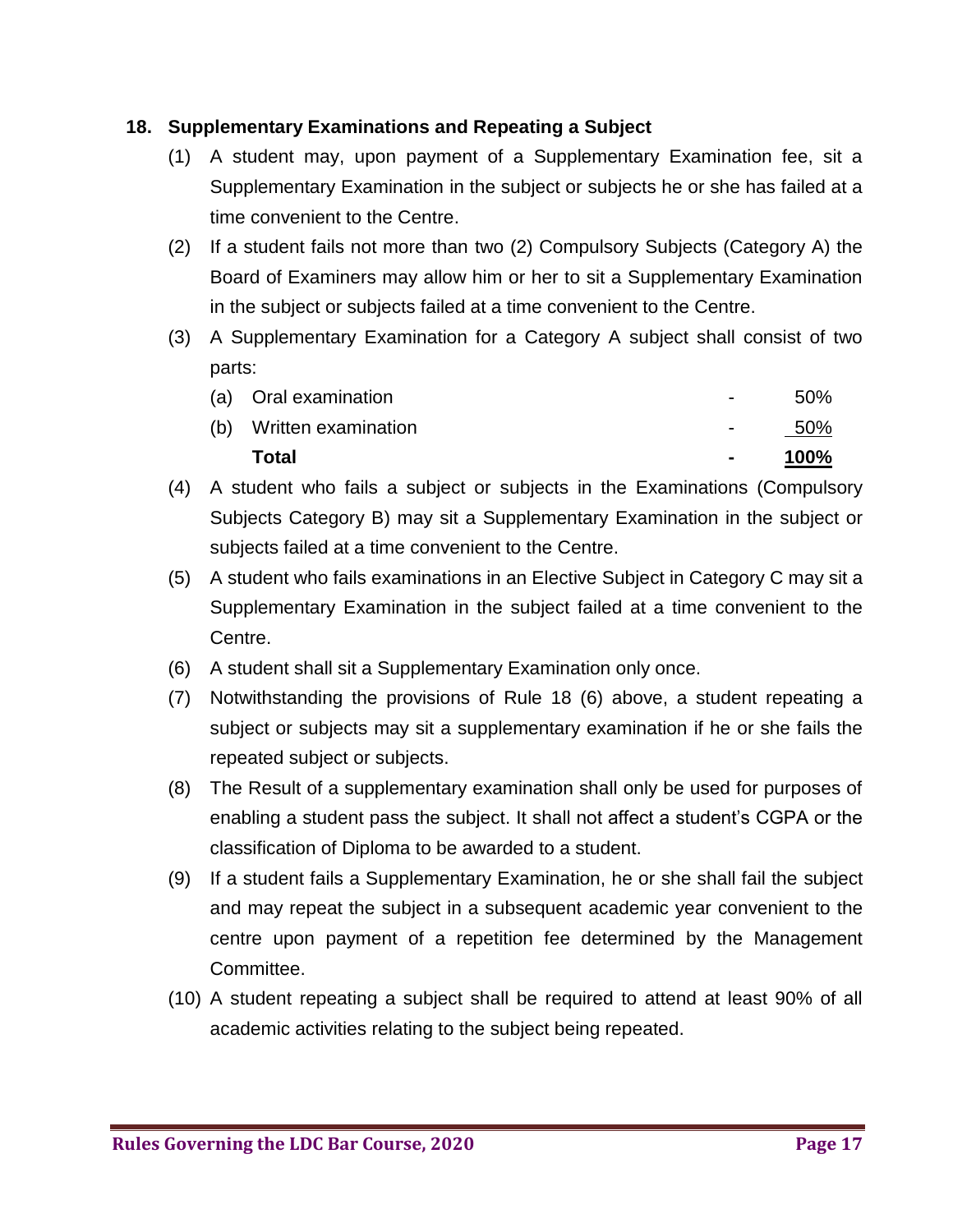- (11) A student repeating a Category A subject shall re-join the Bar Course in Second Term of the Academic Year in which he or she is repeating the subject.
- (12) A student repeating a Category B or Category C subject shall re-join the Bar Course in the term in which the subject is taught.
- (13) A student repeating a Category A subject shall be required to repeat all the components of the subjects namely:
	- Individual Assessment (Second Term)
	- Individual Assessment (Third Term)
	- Oral Examination
	- Written Examination
- (14) A student shall repeat a subject only once. A student who fails a repeated subject and fails a supplementary examination therein shall fail the Bar Course

### **19. Time Limit for Completing the Bar Course**

- (1) A student shall complete the Bar Course including Clerkship, examinations, supplementary and special examinations – within a period of three years.
- (2) The three years is inclusive of the year of admission onto the Bar Course.
- (3) Where a student does not complete the Bar Course within the three year period he or she shall be deemed to have failed the Course but he or she may;
	- (a) apply to the Board of Examiners for extension of time under Rule 20 of these Rules, or
	- (b) apply for re-admission to the entire Bar Course.

#### **20. Extension of Time**

- (1) A student who does not complete the course within three (3) years may apply to the Board of Examiners for extension of time on grounds that he or she was prevented from completing the Course on time due to any sufficient cause.
- (2) Where the Board of Examiners allows an application under sub-rule (1) of this rule, the extension of time shall not exceed five years from the time the student started the Course.
- (3) Sufficient cause shall include pregnancy, serious illness, further studies, detention, financial constraints, domestic and family circumstances and any other sufficient cause as the Board shall deem fit.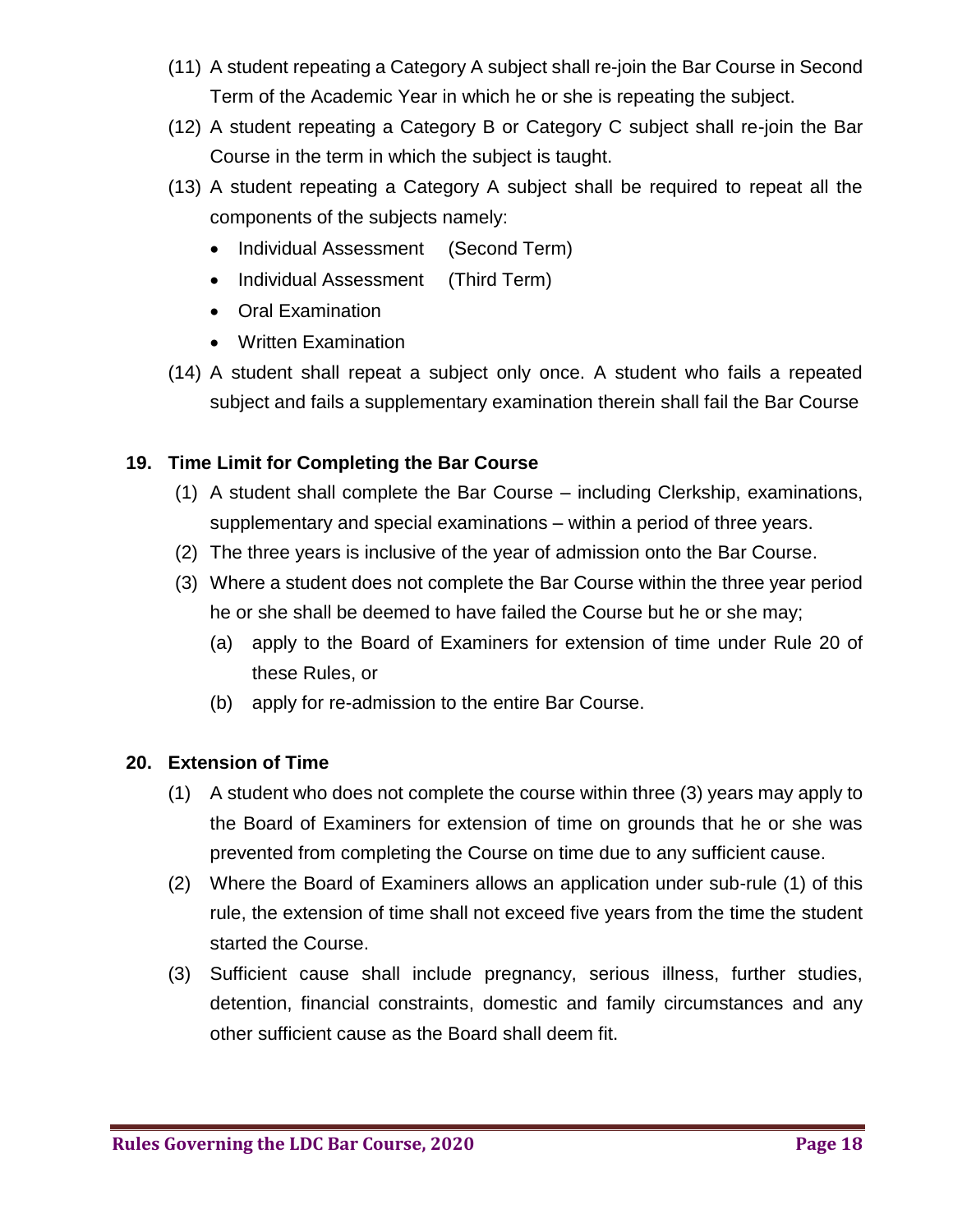## **21. Time Limit for Repeating Clerkship or Subject**

- (1) The time limit within which to repeat Clerkship Placement or a subject shall be two years from the time of release of the results in question.
- (2) Time may be extended by the Board of Examiners for good cause but shall not exceed an additional two years.
- (3) Repeating of Clerkship or a subject is subject to the three (3) year time limit for completing the Bar Course provided for under Rule 19.

### **22. Passing the Bar Course**

- (1) A student passes the Bar Course if he or she passes Attendance, Clerkship and Examinations (including Individual Assessment (IA)).
- (2) If a student fails Attendance, Clerkship or Examinations (including Individual Assessment (IA)) he or she shall fail the assessment or subject.
- (3) If a student fails a supplementary examination or supplementary Clerkship the student shall fail the subject or supplementary Clerkship as the case might be.
- (4) In order to pass the course the student may repeat the assessment or subject failed in a subsequent academic year upon paying a repeating fee.
- (5) If a student fails three (3) or more Compulsory Subjects (Category A), he or she shall fail the Bar Course.
- (6) A student who fails the Bar Course as provided for in Rule 22 (5) above may repeat the entire Bar Course including all terms and types of assessments provided for in Rule 4 (1) of these Rules.

#### **23. Special Needs**

- (1) A student with special needs as a result of disability or for any other reason shall, not less than two weeks before the examination, notify the Director of his or her special need and request the Director for special consideration during the examination.
- (2) A student with a special need shall present to the Director a certification of the special need by a medical practitioner or other relevant specialist employed in a Government hospital or institution or facility.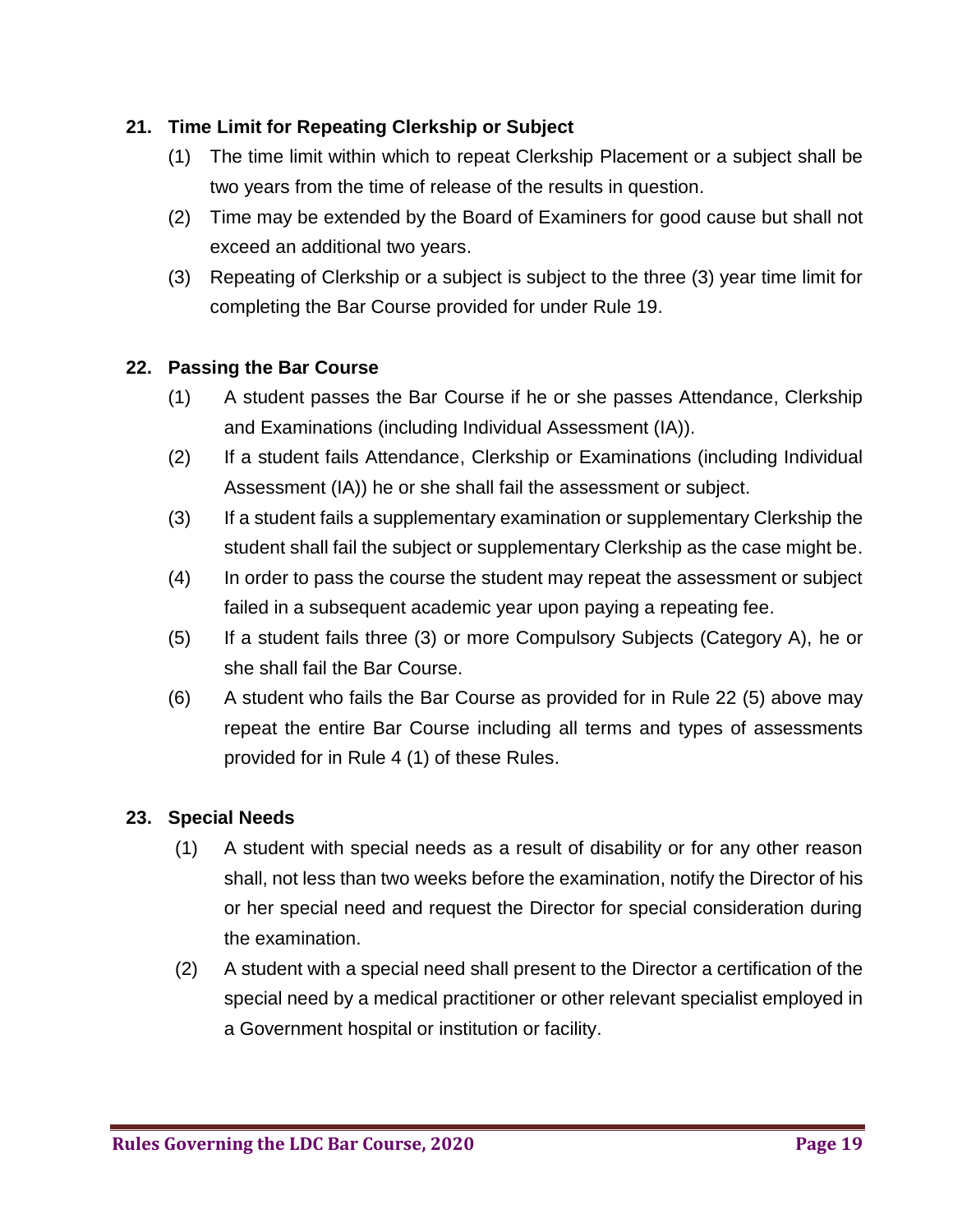- (3) Where the Director is satisfied that the student has established a special need that warrants special consideration the Director may:
	- (a) authorize an invigilator or other staff of LDC to accord the student the special consideration required,
	- (b) allow the student to enter the examination room with a helper appropriate to the special need to assist the student do the examination,
	- (c) allow the student to bring into the examination a mechanical aid approved by the Director,
	- (d) authorize the examination invigilator to allocate specified extra time within which to complete the examination, or
	- (e) take such actions and give such directions as are deemed necessary.

#### **24. Examination Malpractice**

- (1) In this rule, unless the context otherwise requires, "examination malpractice" means a student engaging in any one of the conduct or activities set out in **'Schedule 3'** of these Rules.
- (2) In determining what amounts to an examination malpractice the Board of Examiners shall take into account advances in information and communication technology (ICT).
- (3) An examination malpractice in any paper may be committed before, during or after the examination.
- (4) There shall be an Examination Malpractice Committee appointed by the Chief Examiner to investigate allegations of examination malpractices.
- (5) An examination invigilator or other person with relevant knowledge shall make a report on the particulars of an examination malpractice and forward it to the Chief Examiner who shall communicate to the student or students suspected of an examination malpractice to write an explanation about the allegation.
- (6) The student or students suspected of examination malpractice shall give a written response to the alleged examination malpractice within 24 hours (excluding weekends and public holidays) of receiving the Director's communication requiring a written explanation.
- (7) The Chief Examiner shall submit the malpractice report and materials related to the examination malpractice to the Examination Malpractice Committee that shall investigate the examination malpractice.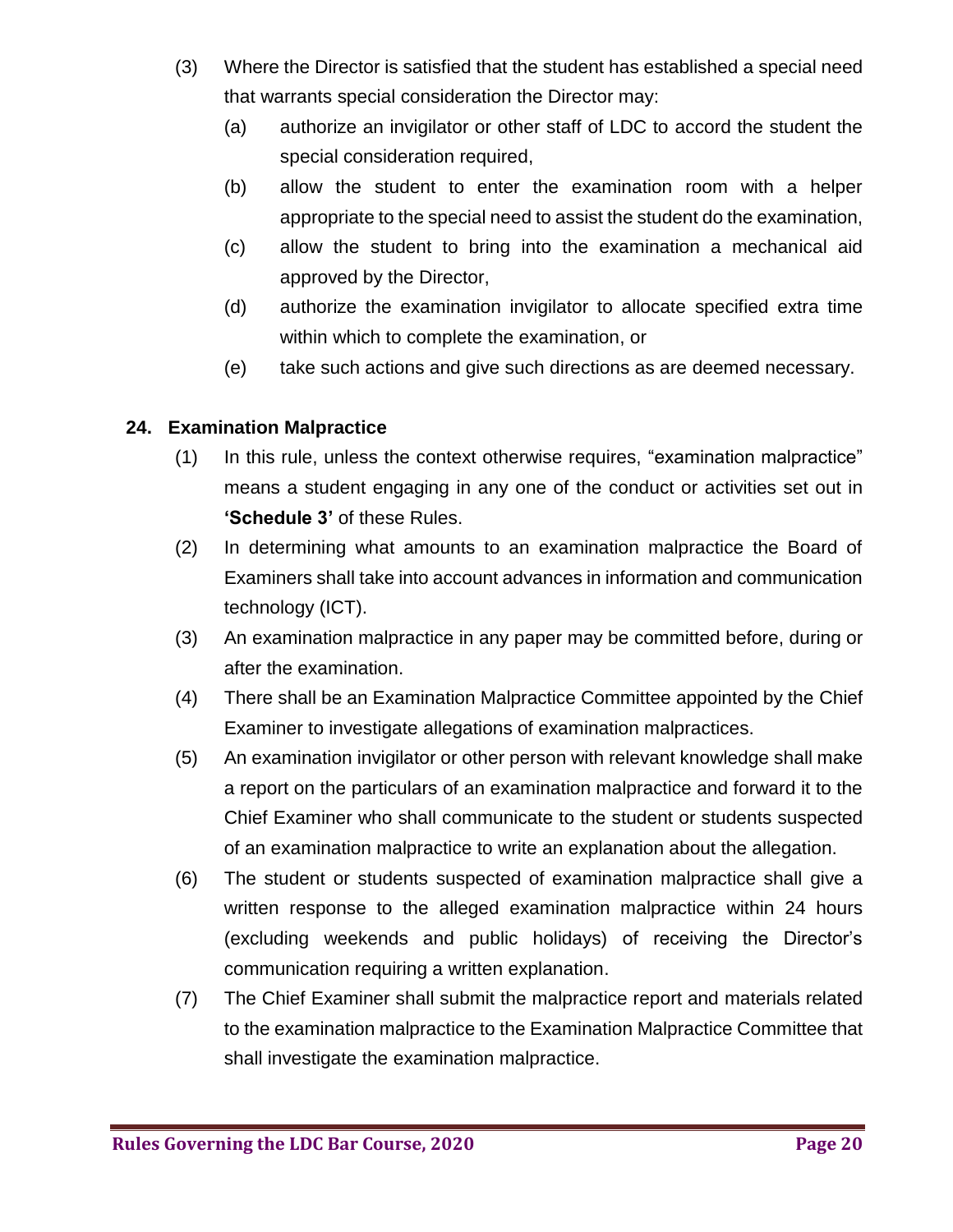- (8) The Committee shall observe rules of natural justice including:
	- (a) Fair and equal treatment of all students/candidates.
	- (b) Fair hearing.
	- (c) Right of the student/candidate to defend themselves.
	- (d) Staff not to sit in judgment in their own cause.
	- (e) Consistency in recommended punishments.
- (9) The Examination Malpractice Committee shall give a report in writing to the Board of Examiners.
- (10) The Board of Examiners shall make appropriate orders.
- (11) Where, as a result of an allegation of examination malpractice, for which the student is absolved, the student is required to sit a special examination he or she shall do so without payment of a special examination fee.
- (12) A student who is found guilty of an examination malpractice shall be dismissed from the Bar Course and shall not be eligible for readmission for any course at LDC.
- (13) A student dismissed from the Bar Course under sub-rules (10 and 12) of this rule may, within 30 days of that decision, petition the Management Committee for readmission and the Management Committee may allow or dismiss the petition and make necessary orders.
- (14) Where the commission of an examination malpractice is established after the student has been awarded the Post Graduate Diploma in Legal Practice the award may be cancelled and the diploma certificate recalled by the Management Committee.

# **25. Prohibited Items During Examinations**

- (1) A student shall not be in possession of or use during a physical examination a watch, mobile phone or other electronic equipment for storing or retrieving information or materials not expressly allowed during an examination.
- (2) The Head Bar Course, with the approval of the Chief Examiner, shall determine prohibited materials for a distance or virtual examination.
- (3) A student shall not bring any prohibited materials in an examination room. Prohibited materials shall be determined by the Head Bar Course with the approval of the Chief Examiner in accordance with these Rules.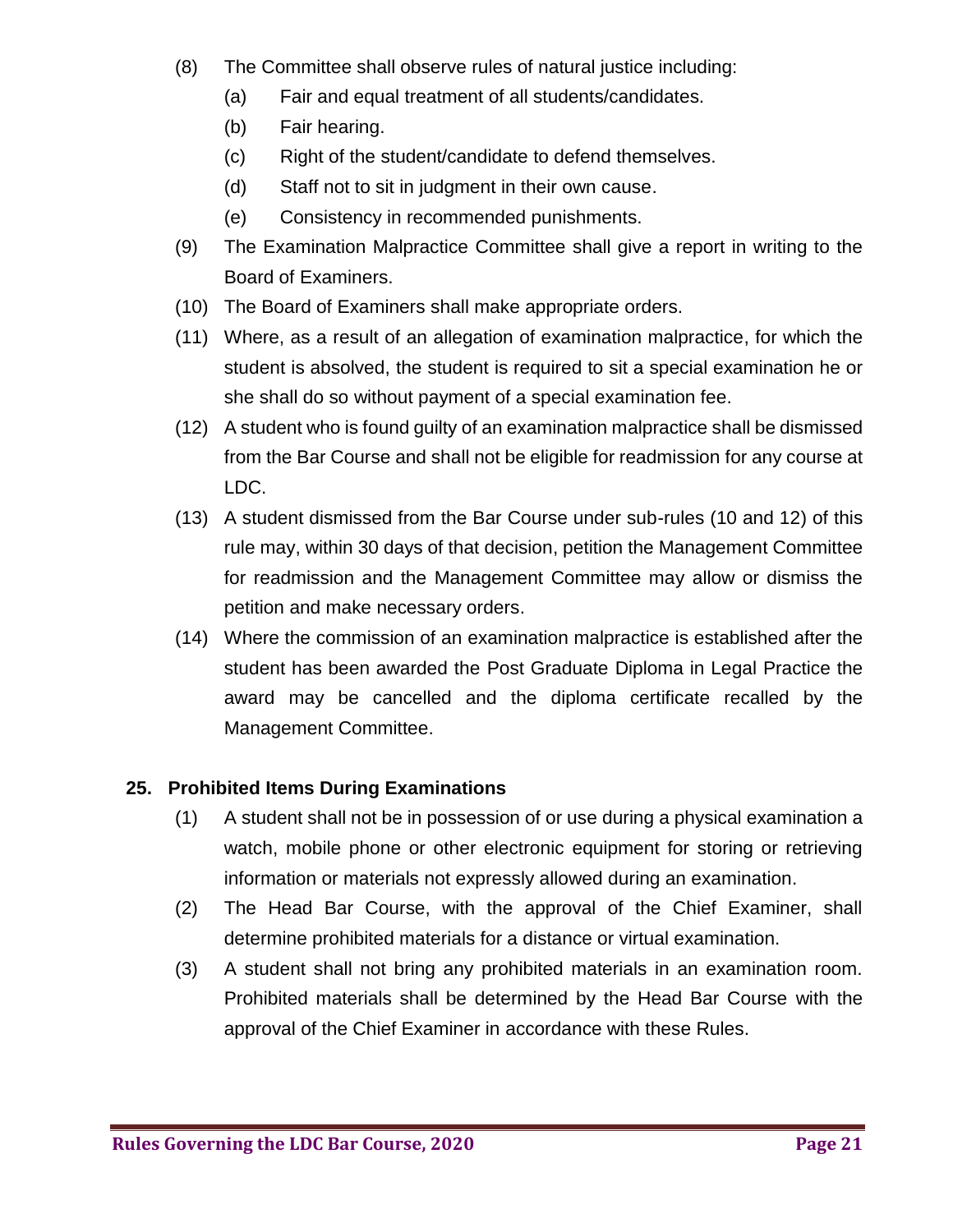(4) Where a student intends to use an electronic or mechanical gadget during an examination or assessment, he or she shall first declare the equipment and seek written approval from the Director.

## **26. Failure to Pay Special or Supplementary Examination Fees**

- (1) A student who fails to pay Special or Supplementary examination fees, unless authorised by the Director, shall not be allowed to sit the Special or Supplementary examinations.
- (2) A student who fails to pay Special or Supplementary examination fees may, upon subsequent application to the Board of Examiners, be allowed upon payment of the fees, to sit the Special or Supplementary examination on a later date within the period allowed for completion of the Course.
- (3) A student who fails to comply with sub-rules (1) and (2) of this rule shall be deemed to have failed the Course.
- (4) A student who fails the Course under this rule may re-apply for admission.
- (5) The decision of the Board of Examiners under this rule shall be communicated to the student by email or letter or by posting a notice on the Centre's Notice Board or on the Centre's website.

### **27. Verification Committee**

- (1) The Director shall appoint a Verification Committee comprising:
	- (a) a Chairperson who shall be a person with experience in examinations management in an institution of higher learning;
	- (b) not more than three senior administrative staff of the Centre;
	- (c) one professional teaching/legal staff.
- (2) The Secretary of the Verification Committee shall be one of the persons mentioned in sub-rule (1) (b) of this rule.

### **28. Functions of the Verification Committee**

- (1) The Verification Committee shall
	- (a) tally marks on an examination script;
	- (b) ascertain whether questions required to be answered were marked and assessed;
	- (c) ascertain whether the marks were properly computed;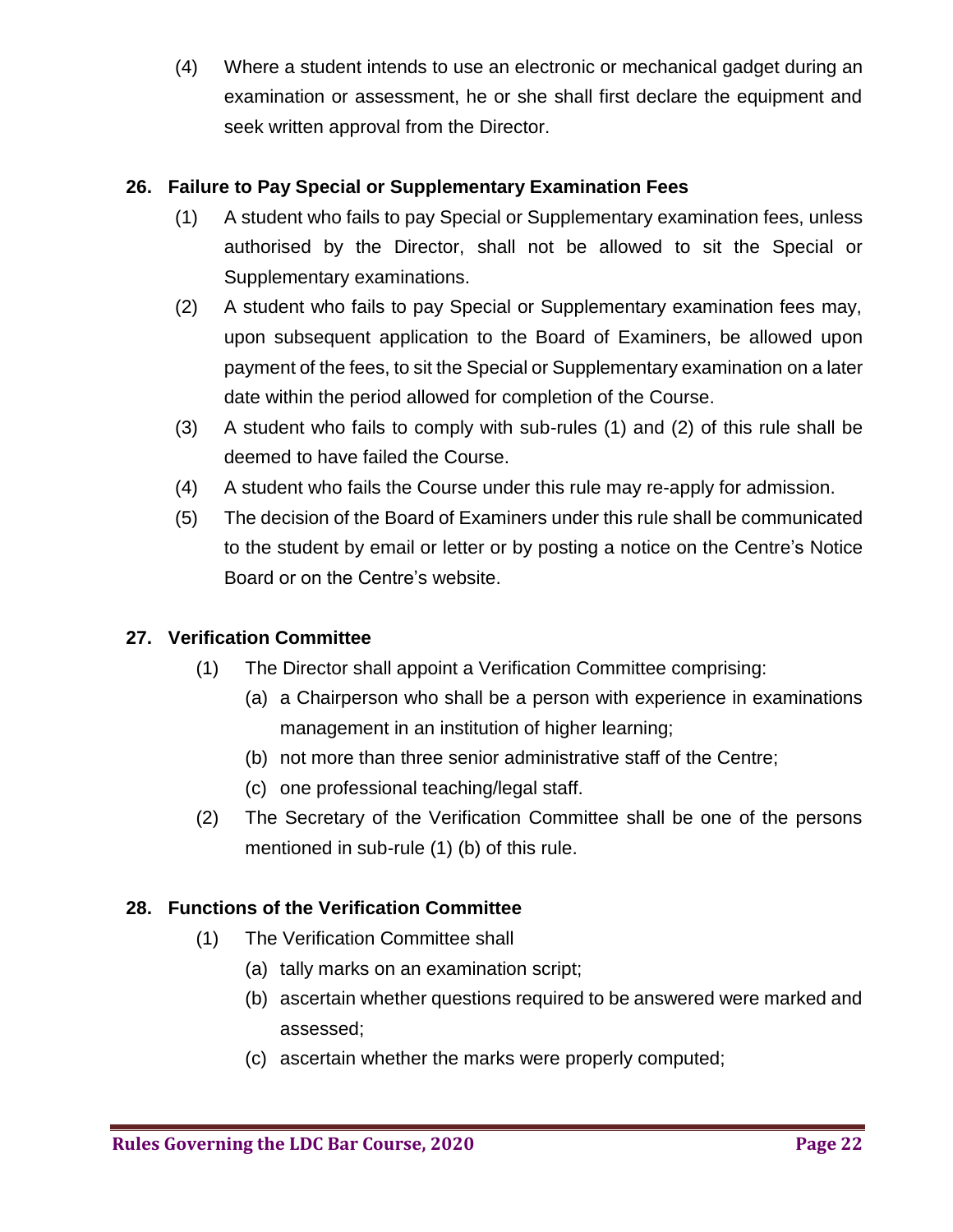- (d) ascertain whether the necessary assessments for passing the Course were considered; and
- (e) do any other act connected to the above functions.
- (2) The Verification Committee shall not have the powers to re-mark an examination script.

## **29. Right of Appeal**

- (1) A student may appeal the results of a written examination where:
	- (a) he or she has attained a mark of not less than 45% in the examination.
	- (b) he or she has failed only one subject in any of the three subject groupings they intend to appeal namely:
		- i. Category A
		- ii. Category B
		- iii. Category C
- (2) A student who scores less than 45% in a written examination has no right of appeal.
- (3) A student who fails more than one subject in any of the subject groupings (A, B or C) has no right of appeal in respect of any subject in the subject grouping in which the student has failed more than one subject.

# **30. Verification by Student Before Appeal**

- (1) After publication of the final results, a student who is dissatisfied with his or her result in a written examination and has a right of appeal under these Rules may within 7 days of publication and upon payment of a verification fee, apply to the Academic Registrar to be allowed to verify his or her examination script.
- (2) The Academic Registrar shall appoint a time and place within 14 days of receipt of the application for the student to verify his or her examination script.
- (3) Verification by the student shall be conducted in the following manner:
	- (a) Verification shall be at a venue and time designated by the Academic Registrar.
	- (b) A student shall not take an examination script outside of the designated verification venue.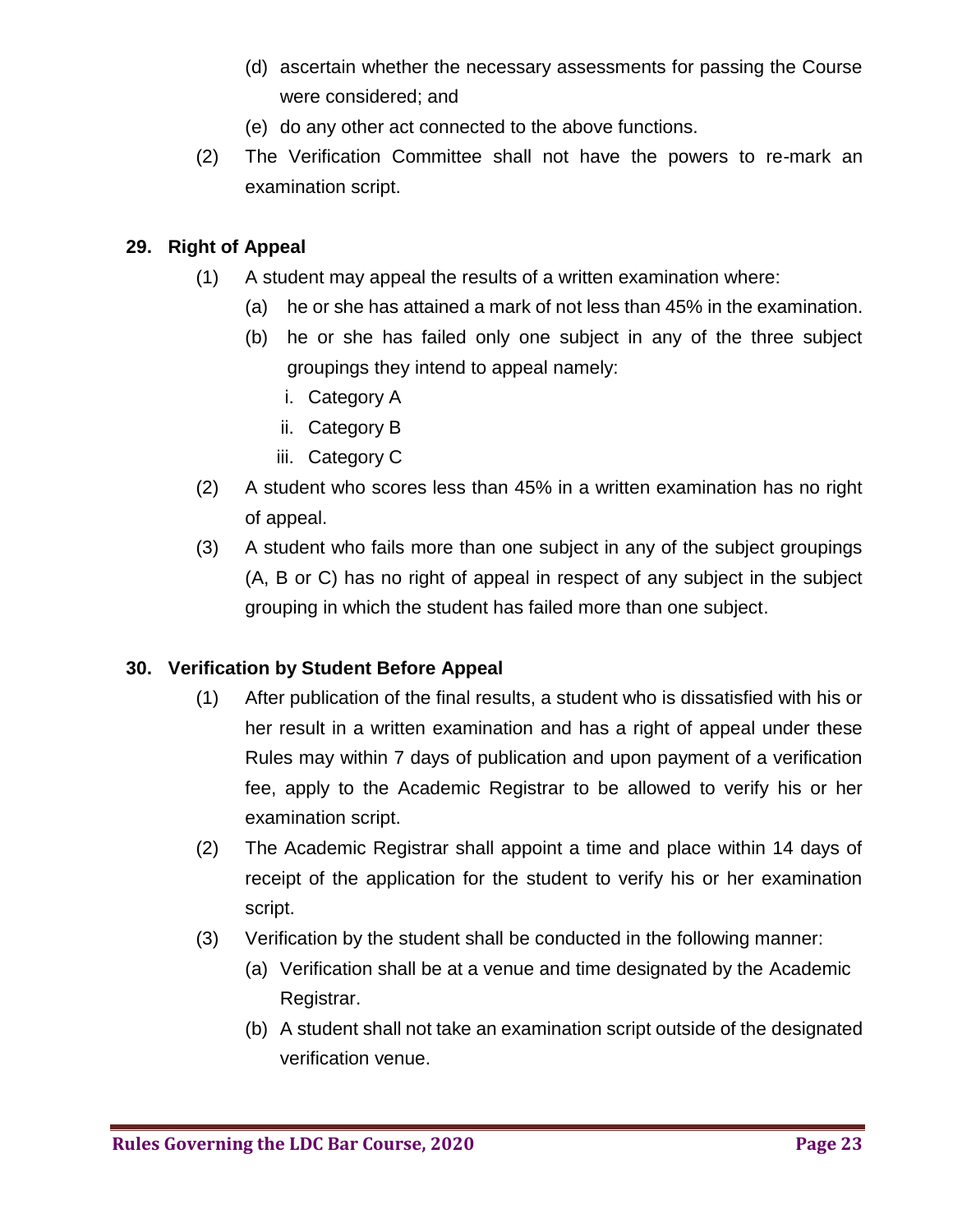- (c) Verification shall be by a student in the physical presence of the Academic Registrar or a member of staff assigned by the Academic Registrar.
- (d) A student shall not carry any item into the verification venue bag, wallet, mobile phone, pen *etcetera* – and shall not make any recording of the script or verification process.
- (e) A student shall not make any mark or alteration in the examination script nor damage or destroy the script in any way.
- (f) The Academic Registrar shall avail the student with a pen and paper/notepad to make notes.
- (g) A student shall be given 30 minutes within which to verify his or her script.

## **31. Appeals**

- (1) After verification of his or her examination script as provided for by Rules 30 and paying an appeal fee, a student may appeal against the result of a written examination as provided for in these Rules.
- (2) A student may within 7 days of verification of his or her script appeal to the Examinations Appeals Committee against his or her results on the grounds that;
	- (a) in his or her opinion the mark awarded of 45% to 49% is not the mark deserved; or
	- (b) these Rules were not followed; or
	- (c) the interest of justice so requires.
- (3) An appeal shall be addressed to the Secretary of the Examination Appeals Committee who shall convene a meeting of the Committee.
- (4) The Examination Appeals Committee shall, within thirty days after the expiry of the period of lodging an appeal, hear and dispose of an appeal.
- (5) The Committee may for good cause extend the period for disposing of an appeal.
- (6) Where a student's appeal under these Rules is determined, the Examinations Appeals Committee may:
	- (a) confirm the decision of the Board of Examiners; or
	- (b) direct the Board of Examiners to review its decision; or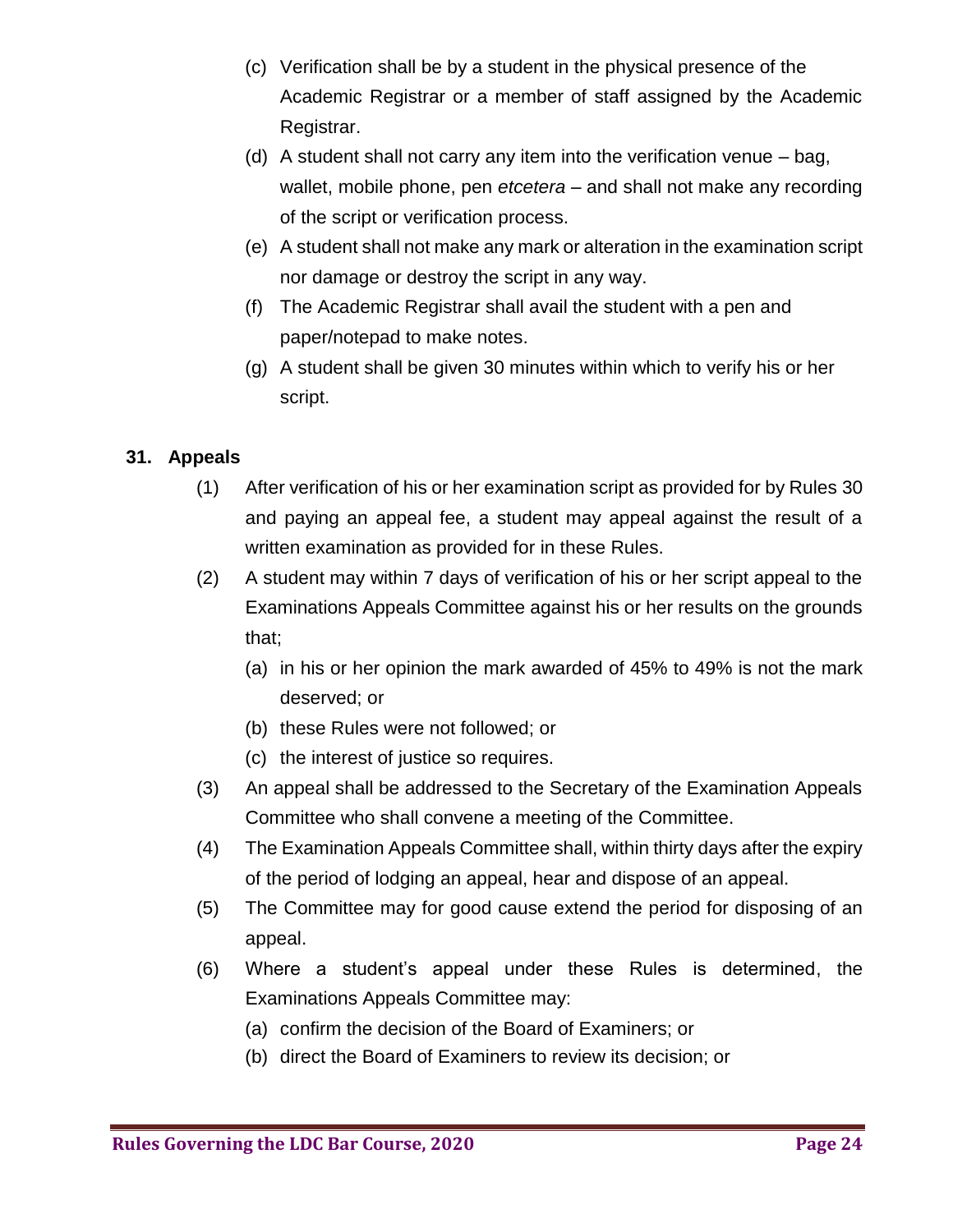- (c) revise the decision of the Board of Examiners; or
- (d) direct for a remark of an examination script; or
- (e) make any other decision in the interest of justice.
- (7) Where a remark has been ordered by the Examinations Appeals Committee, the Chief Examiner shall cause a remark of the script by an examiner other than the internal or external examiner who marked the script in the first instance.
- (8) The Secretary of the Examination Appeals Committee shall, within seven working days from the date of disposal of an appeal communicate the decision of the Committee decision to the appellant.
- (9) The decision of the Committee and the result of any remark is final and shall not be subject to appeal.
- (10) The Committee shall report its decision to the Management Committee.

### **32. The Board of Examiners**

(1) The Board of Examiners for the Bar Course shall be constituted as follows;

| (a) | The Director/Chief Examiner   | Chairperson |
|-----|-------------------------------|-------------|
| (b) | The Deputy Director           | Member      |
| (C) | <b>Head Bar Course</b>        | Member      |
| (d) | Deputy Head Bar Course        | Member      |
| (e) | Heads of Subject (Bar Course) | Member      |
| (f) | Academic Registrar            | Secretary   |

- (2) The Board of Examiners shall confirm;
	- (a) Attendance;
	- (b) Examinations results;
	- (c) Individual Assessment (IA) results; and
	- (d) Clerkship results,

and recommend results of the Bar Course to the Management Committee for approval.

(3) Where the Board considers it necessary to satisfy itself on any fact or matter relating to the passing or failing of any student, it may call evidence to prove such fact or matter.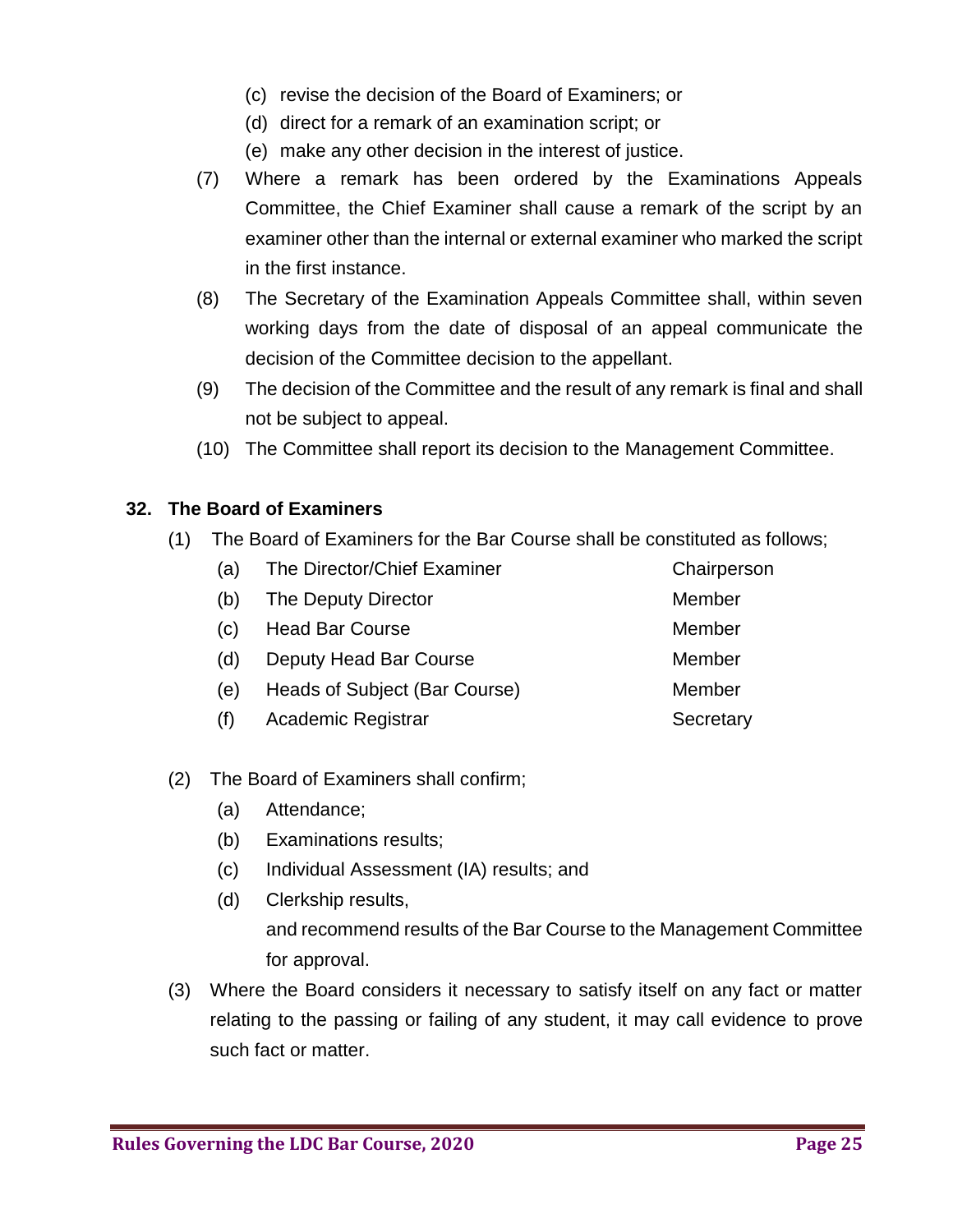### **33. Powers and Duties of the Board of Examiners**

- (1) The Board of Examiners shall consider examination results and recommend them for approval by the Management Committee.
- (2) Where there is no duly constituted Management Committee the Board of Examiners may release provisional results subject to retrospective approval by the Management Committee when duly constituted.
- (3) The Board of Examiners may, on application by a student and subject to the provisions of these Rules, order Special Examinations for any student where the circumstances warrant it.
- (4) Subject to the provisions of these Rules, the Board shall have inherent powers to make such decisions or orders as may be necessary for the ends of justice in order to ensure a just and fair disposal of all matters or issues before it.

## **34. Examination Appeals Committee**

- (1) There shall be an Examination Appeals Committee which shall be a subcommittee of the LDC Management Committee appointed by the Management Committee.
- (2) The Examination Appeals Committee shall comprise of not more than four members one of whom shall be the Chairperson of the Committee appointed by the LDC Management Committee.
- (3) The Registrar of the Centre shall be the secretary to the Examination Appeals Committee.

### **35. Functions and Powers of the Examination Appeals Committee**

- (1) The Examination Appeals Committee shall hear any appeal made under these Rules.
- (2) The Examination Appeals Committee may, if reasonable cause is shown by an appellant, extend the period for lodging an appeal under Rule 31.

### **36. Approval and Publication of Final Results**

(1) The Management Committee shall, within two weeks of consideration of results by the Board of Examiners hold a meeting to consider the recommendations of the Board of Examiners and approve the results.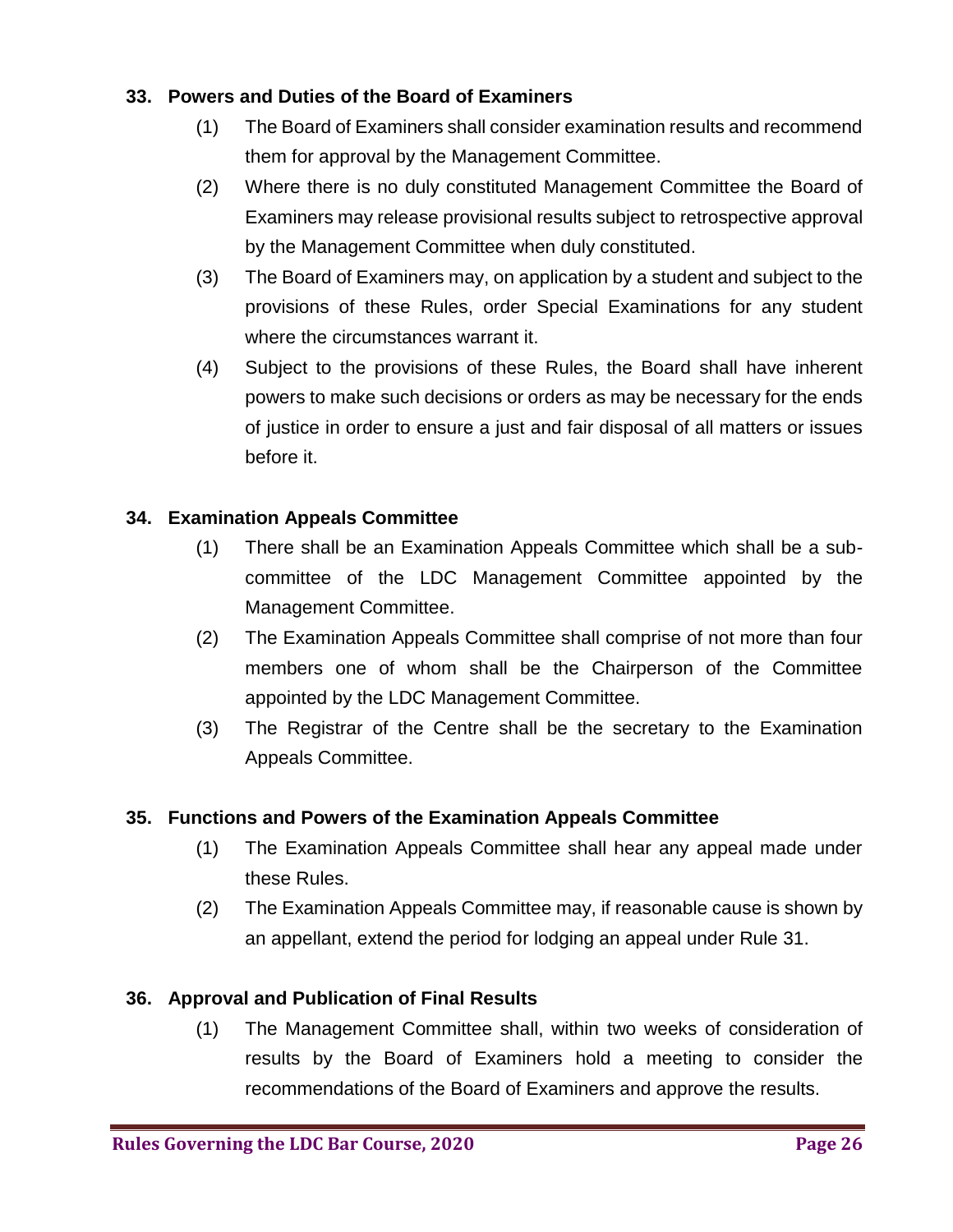- (2) After the meeting of the Management Committee, the Academic Registrar, shall, within three working days, publish the final results.
- (3) The Academic Registrar shall publish the final results by displaying them on notice boards at the Centre and/or through the Centre's website.

### **37. Powers of the Management Committee to Approve and Publish Results**

- (1) The powers to approve and publish final results are vested in the Management Committee. No other person or organ of LDC or outside of LDC shall approve or publish final results.
- (2) The Management Committee shall exercise its powers judiciously.
- (3) Nothing in these Rules shall be taken to limit or affect the inherent powers of the Management Committee to make such orders as may be necessary to achieve the ends of justice or to prevent abuse of process.

#### **38. Prizes**

- (1) The Board of Examiners shall declare the four (4) overall best students on the Bar Course for the award of the following prizes:
	-
	- (a) Best Overall Student The Chief Justice's Prize
	- (b) Second Overall Student The Attorney General's Prize
- - (c) Third Overall Student The Principal Judge's Prize
	- (d) Fourth Overall Student The Uganda Law Society's Prize
- (2) Best in Criminal Proceedings Director of Public Prosecution's Prize
- 
- 
- (3) Best in Trial Advocacy **Fig. 2.** Inspector General of Government's (IGG) Prize
- (4) Prizes for best student in individual subjects and professional ethics to be named after the individual, law firm or organization sponsoring the prize.
- (5) The Management Committee may approve other prizes.

### **39. Award and Classification of Diploma in Legal Practice**

- (1) A student who passes the Bar Course shall be awarded the Post Graduate Diploma in Legal Practice that shall be in four (4) classes:
	- (a) Distinction (First Class)
	- (b) Merit (Second Class Upper)
	- (c) Second Class Lower
	- (d) Pass
- (2) The classification of the Diploma shall be based on a Cumulative Grade Point Average (CGPA) system attached hereto (**'Schedule 4'**).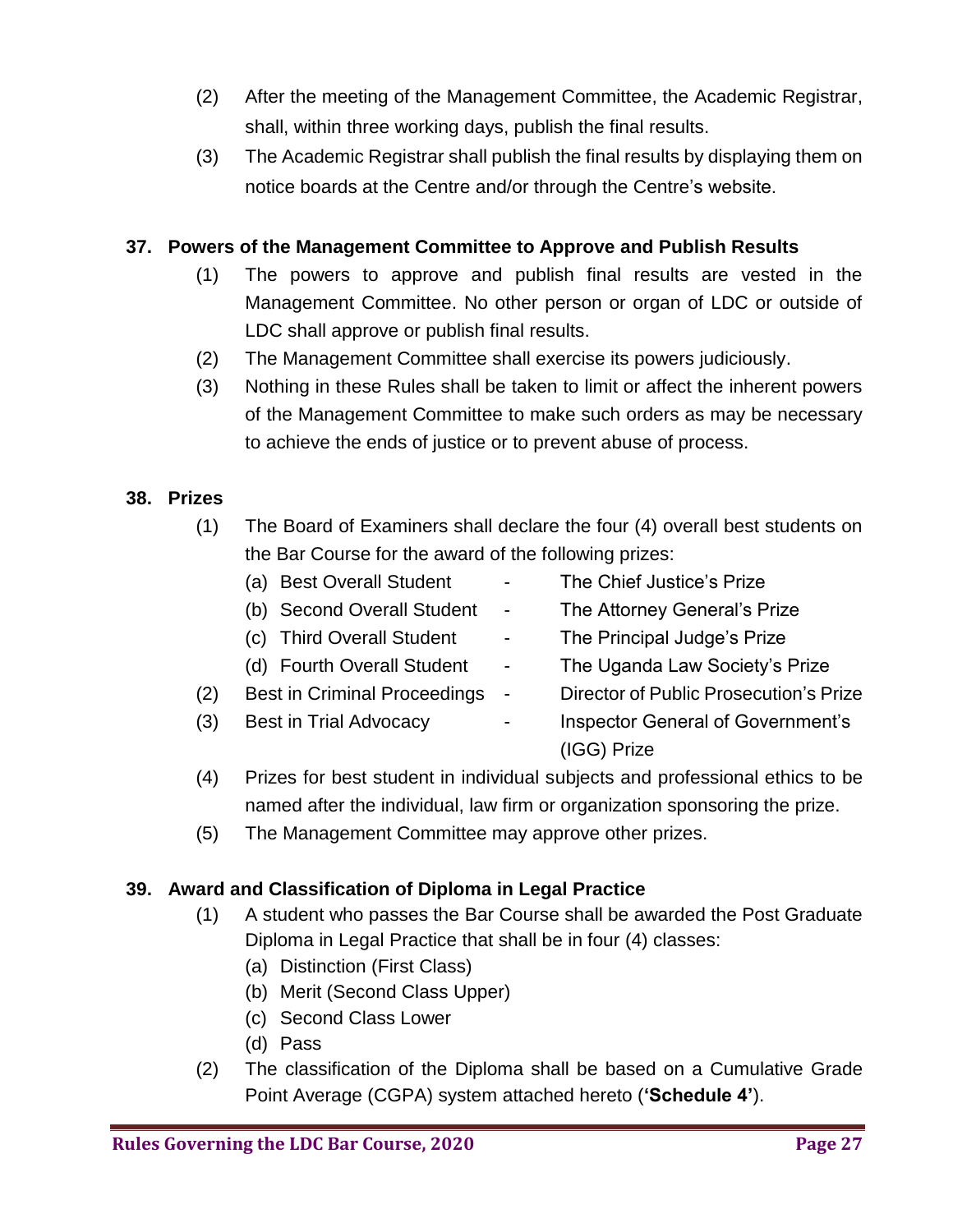- (3) The said schedule may from time to time be amended by the Board of Examiners.
- (4) Any amendment to the Diploma in Legal Practice classification system shall be effected and communicated to the affected students and teaching staff before the commencement of an academic year.

## **40. Signing by Student**

- (1) A student admitted to the Postgraduate Course leading to award of the Postgraduate Diploma in Legal Practice shall be availed a copy of these Rules in a form convenient to LDC including soft copies on the LDC website and be required to sign an acknowledgement of receipt and undertaking to be bound by these Rules as set out in **'Schedule 5'** to these Rules.
- (2) A student shall submit the signed acknowledgement and undertaking referred to in (1) above to the Academic Registrar as part of the registration process as part of the registration process.
- (3) A student who fails or refuses to sign and submit to the Academic Registrar the acknowledgement and undertaking referred to is (a) shall not be eligible to commence the Bar Course and shall be deemed to have rejected his or her offer of admission to the Bar Course.

#### **41. Commencement**

These Rules shall come into force effective Academic Year 2020/21.

Approved and signed this 2<sup>nd</sup> day of October 2020.

\_\_\_\_\_\_\_\_\_\_\_\_\_\_\_\_\_\_\_\_\_\_\_\_\_\_\_\_\_\_\_\_\_\_\_\_

Hon. Mr. Justice Paul Mugamba (J.S.C) **Chairperson** Management Committee of the Law Development Centre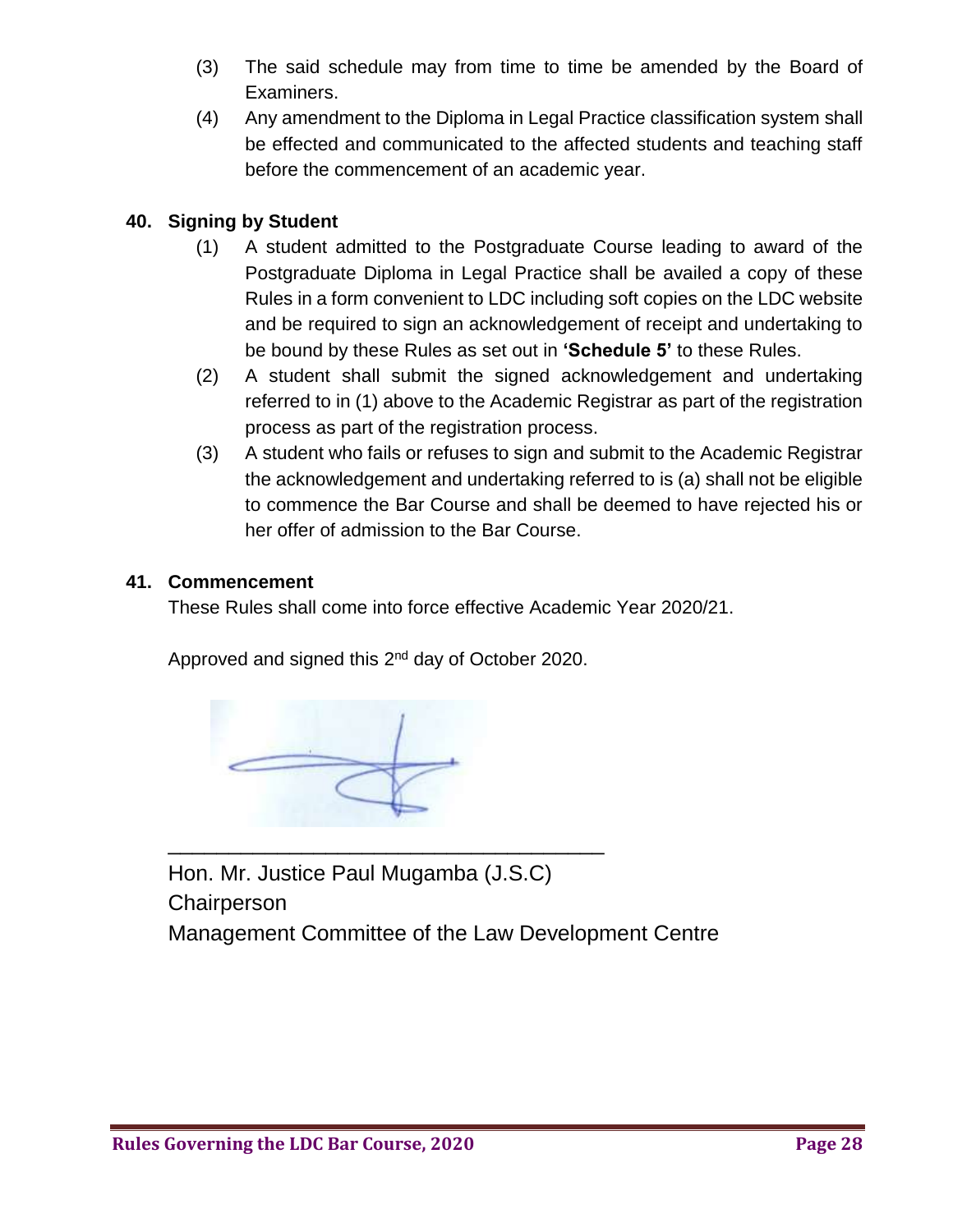# **THE LAW DEVELOPMENT CENTRE GUIDELINES FOR OPEN, DISTANCE AND E-LEARNING**

The Lecturers and Students in the Bar Course Department are hereby guided as hereunder;

### **1. General Guideline(s)**

The Law Development Centre (Bar Course Department) shall conduct academic activities and examinations using open, distance and e-learning in accordance with the Rules Governing the Bar Course and Guidelines issued by the National Council for Higher Education (NCHE).

#### **2. Attendance**

- (a) In accordance with Rule 5 of the Rules Governing the Bar Course 2020, attendance of all the Academic Activities is compulsory and shall be electronically recorded and monitored.
- (b) A student shall use his or her official LDC email account and the name with which he or she is registered for the Bar Course to access the LDC official platforms for online academic sessions.
- (c) Lecturers shall take a roll call using the official firm lists at the beginning and end of each session.
- (d) Any student who for sufficient cause is unable to participate in any online Academic Activity must, before or immediately after the activity, write to the Academic Registrar/Secretary Board of Examiners through the Head Bar Course, clearly specifying the reasons for such inability.

### **3. Platforms for online academic sessions**

- (a) The following online platforms shall be used in conducting Academic Activities; Zoom cloud meetings, zoom webinars, Moodle platform, emails and any other platform that may be adopted from time to time by LDC.
- (b) Students and Lecturers shall download and install the Zoom Application and any other adopted application on their preferred electronic devices.
- (c) The sessions' invitation links shall be sent to the respective LDC email accounts of the Lecturers and the students and may be circulated on social media platforms.
- (d) Students shall log into the scheduled online platforms using their LDC official email addresses and the names they used while registering for the Bar Course.
- (e) In order to ensure a conducive learning environment and minimise disruptions, a student attending an online session shall;
	- i. Find a quiet place without interruptions/background noise.
	- ii. Mute his/her microphone when not speaking.
	- iii. Disable the video feature unless requested to enable it by the Host or Co-Host.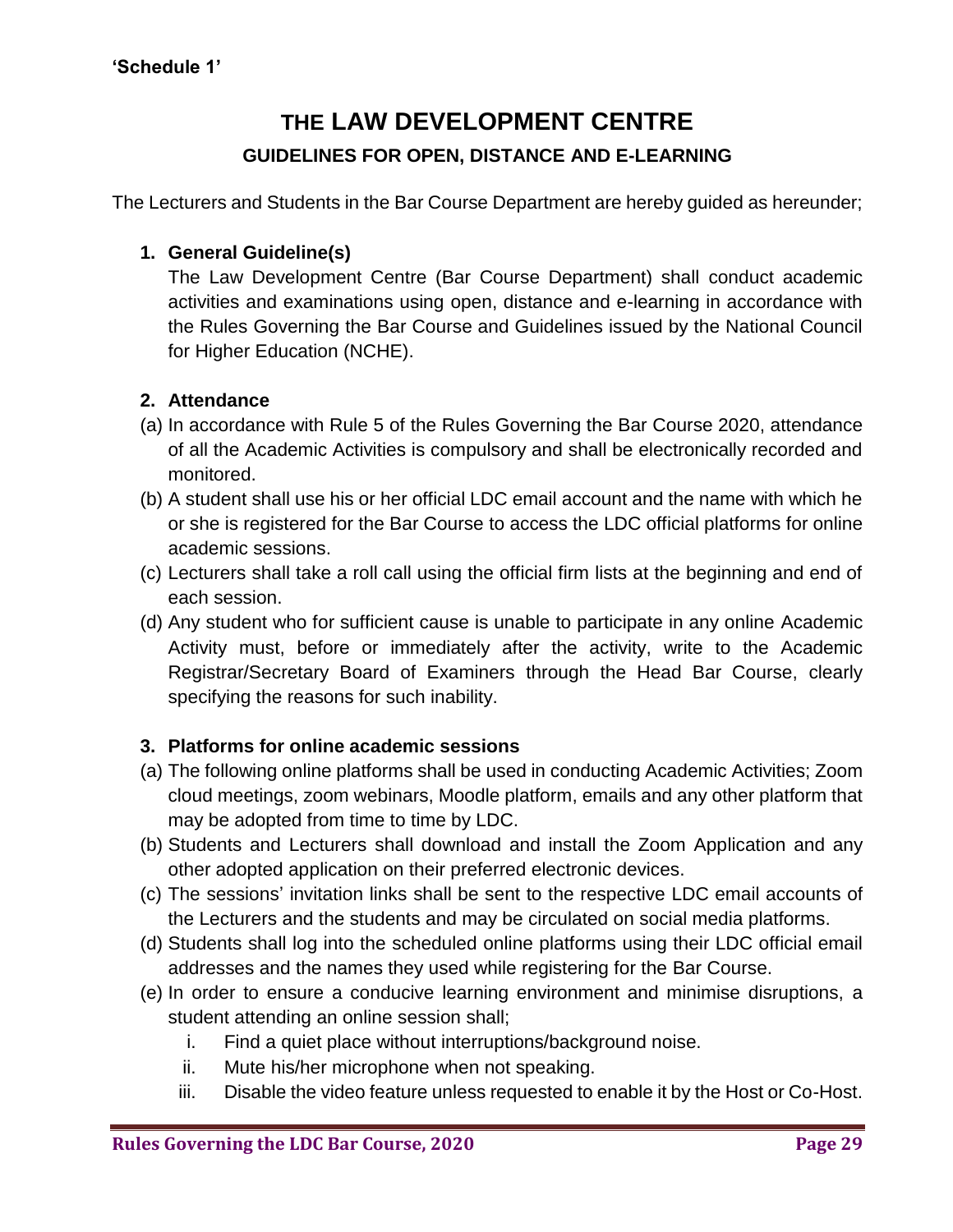- iv. Raise his/her hand using the "Raise Hand" feature when he/she wishes to speak.
- v. Unmute his/her microphone only when given permission to speak by the Host or Co-host of the session.
- vi. Avoid speaking over or at the same time as other participants speaking.
- vii. Use the chat feature to make a contribution and ask questions during a presentation by another student of a Professional Advisor.
- (f) All sessions shall be recorded and uploaded on the Moodle platform and may be accessed by all students at a time of their convenience.

## **4. Preparation for teaching and use of teaching materials**

- (a) Teaching material in respect of all the academic activities shall be availed to the students and Lecturers by the respective Heads of Subject/Team Leaders at least two (2) days before the scheduled session.
- (b) Students shall adequately prepare for the workshops/lectures in advance of the sessions and ensure active participation during the session. In particular students shall undertake tasks assigned to them and prepare presentations accordingly.
- (c) Lecturers shall, prior to commencement of each teaching week, hold an online pre-teaching meeting for the Category A subjects to be taught chaired by the respective Head of Subject.
- (d) Lecturers must ensure uniformity in the scope of coverage.
- (e) All workshop discussions shall be student centred and the Lecturers shall encourage all students to participate by demonstrations.

### **5. Role of the Heads of Subject/Team Leaders**

- (a) Heads of Subject/Team Leaders shall prepare workshops, hand-outs or slides and upload them on the Moodle platform at least two (2) days prior to the class/session to enable the students adequately prepare for the session.
- (b) Convene and chair weekly pre- teaching meeting for Category A Subjects.
- (c) Prepare and submit weekly after action reports to the Head Bar course.

# **6. Role of Scheduled Professional Advisor**

- (a) Each online academic activity/class shall be facilitated by a Professional Advisor scheduled as the Host.
- (b) The Scheduled Professional Advisor shall;
	- i. attend the week's pre-teaching meeting as a prerequisite for participation in the week's teaching;
	- ii. issue out invitations to his/her respective class/firm in accordance with the week's timetable and copy in the Head and Deputy Head Bar course as well as the ICT support team;
	- iii. ensure that the session starts at least fifteen (15) minutes before the class/session time and admit students;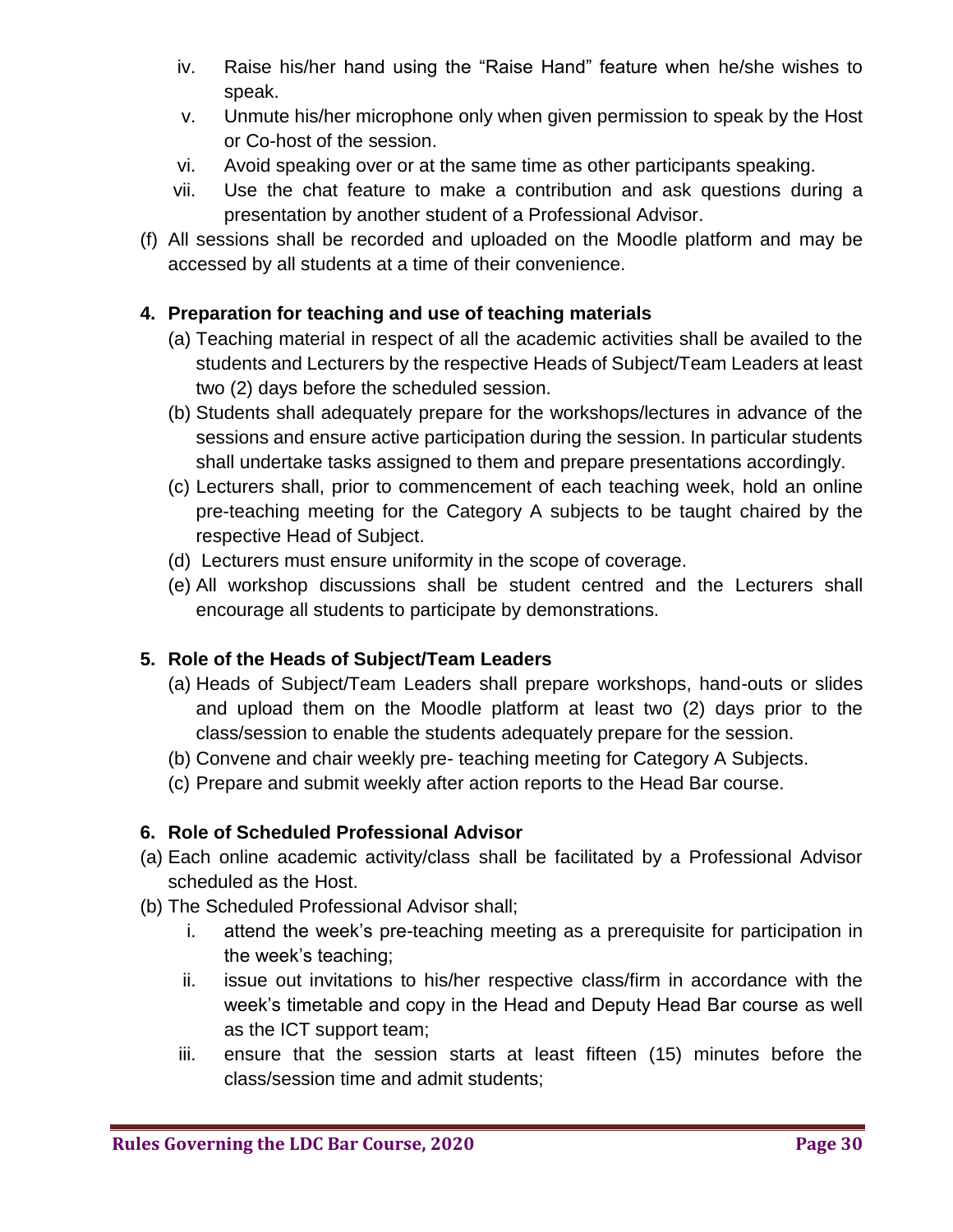- iv. ensure that a roll call of all the students is conducted using the official firm list(s);
- v. oversee and guide the students during the workshop presentations or any other scheduled activity;
- vi. in case of a lecture, share with the students, presentation slides;
- vii. in the case of a Category A subject shall report to the Head of Subject any unresolved issues that arose in course of the workshop that may require harmonisation during the follow up sessions;
- viii. be responsible for the successful conduct of an academic activity/session.

## **7. Role of the Co-host**

- (a) Every Academic Activity conducted online shall have a co-host who must have attended the week's pre-teaching meeting in the case of Category A subjects.
- (b) The co-host shall perform the following roles;
	- i. Assist the scheduled Professional Advisor in admitting students and taking the roll call.
	- ii. Share the presentation slides or any other relevant material by document or screen share.
- iii. Take over presentation/facilitation in case the Scheduled Professional Advisor suffers loss of connectivity or by any reason is unable to facilitate.
- iv. Perform such role as the Scheduled Professional Advisor may request him/her to perform.
- v. Moderate the question and answer session at the end of the activity/session.

# **8. Role of firm leaders**

For the successful conduct of online classes firm leaders shall do the following;

- (a) Mobilise students for Saturday firm discussions and all the other Academic Activities.
- (b) Schedule online preparatory meetings and ensure that the students prepare for the tasks assigned by the Head of Subject.
- (c) Compile a list of students who attend the Saturday online preparatory meetings and submit an electronic copy to the Department immediately after the meeting.
- (d) Disseminate official information to all students in their respective firms.
- (e) Report any technical issues relating to online classes being faced by students to the Department and the ICT team.
- (f) Help the Professional Advisor and the Co- host in verifying the identity of students seeking to join online sessions.
- (g) Compile a list of any unresolved issues and bring them to the attention of the Head of Subject/Team Leader for harmonisation.
- (h) Any other duty that may from time to time be assigned to them by the Head/ Deputy Head Bar course.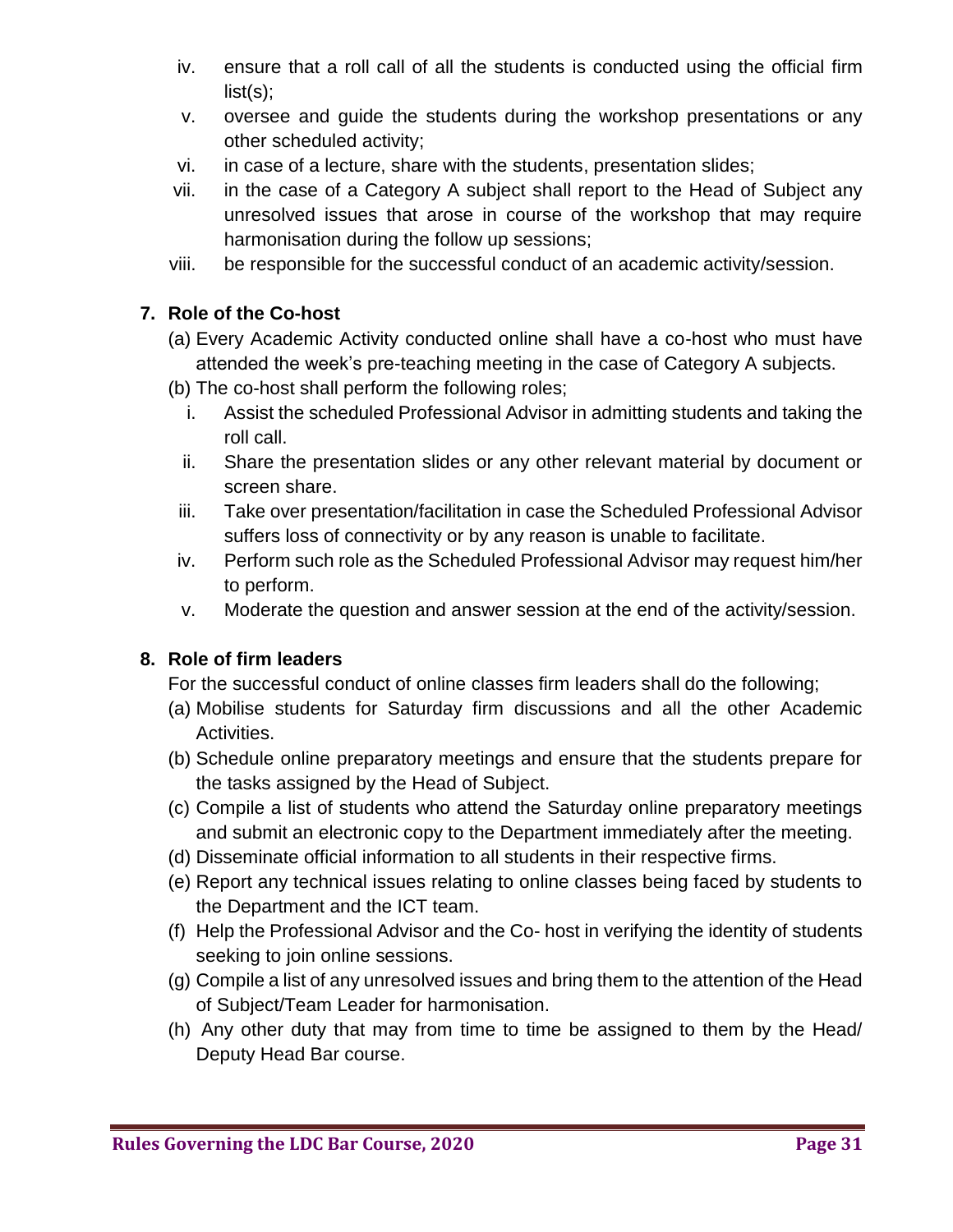#### **9. Time management**

- (a) All sessions shall be open fifteen (15) minutes before start time to enable both the students and the Lecturers settle in and handle any technical/preliminary aspects before the session starts.
- (b) The Professional Advisor shall in addition to conducting a roll call communicate all the ground rules applicable before the session starts.
- (c) A student who joins an academic session late may be excluded from the session by the Scheduled Professional Advisor.
- (d) An academic activity shall be conducted and concluded within the time allocated by the Bar Course Department.

#### **10.Professional Conduct**

- (a) The LDC Dress Code for Bar Course students as contained in Schedule 2 to the Rules Governing the Bar Course, 2020 shall apply to all online classes.
- (b) Students shall observe courtesy and professionalism that is expected of all other professional events of LDC and in accordance with the Rules Governing the Bar Course.
- (c) Abusive language or rude/disruptive behaviour, use of indecent profile pictures, use of pseudo names, offending etiquette, abuse and misuse of the chat feature shall not be tolerated and the offending student shall be removed from the session and he/she shall be deemed to have failed that Academic Activity. The offending student may also face disciplinary action.
- (d) Students should use as their Zoom and other online applications profile picture a photo of themselves dressed in accordance with the LDC dress code and clearly indicate their official names and Firms.

### **11.Forum shopping**

Every student must strictly attend the sessions designated for his or her firm/group. Forum shopping is hereby prohibited and any offending student shall be discontinued from the session for unprofessional conduct and shall be deemed to have failed the academic activity.

#### **12.ICT Assistance**

- a) The ICT team shall remain on standby in all cases to offer support on any ICT related issues.
- b) The ICT team shall share a telephone contact accessible to both students and Lecturers on which any ICT related issues shall be raised immediately.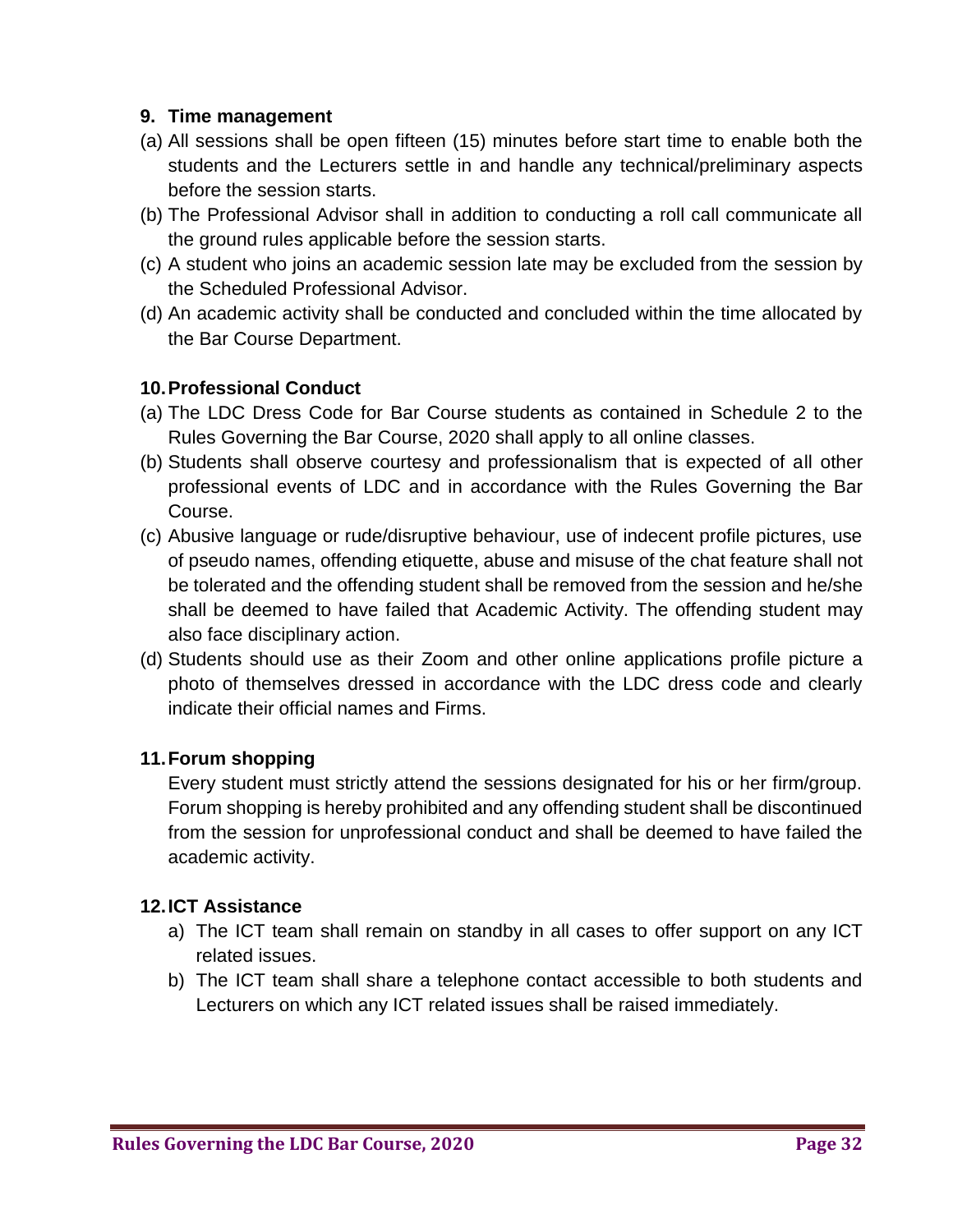### **13.Role of the Head / Deputy Head Bar course**

The Head and Deputy Head Bar course shall;

- (a) Closely monitor all the weekly academic activities and ensure that they are successfully conducted in accordance with the Bar Course Curriculum and Rules Governing the Bar Course.
- (b) Convene and chair after action weekly review meetings.
- (c) Prepare and submit action reports to the Director.

#### **14. Security and Confidentiality**

- To secure the online classes and experiences of the entire LDC community,
- (a) all online activities/sessions shall be accessed through use of LDC assigned email addresses.
- (b) all students and Lecturers shall activate both their email addresses and Zoom accounts.
- (c) Students and Lecturers shall ensure security and confidentiality are maintained.

#### **15.Teaching Time-Table**

The Bar Course Department will issue a weekly teaching time table to govern academic activities for the week.

#### **16.Examinations**

All the components of examinations, that is; oral and written examinations, Individual Assessment and moot (examinations) shall be conducted in accordance with these guidelines.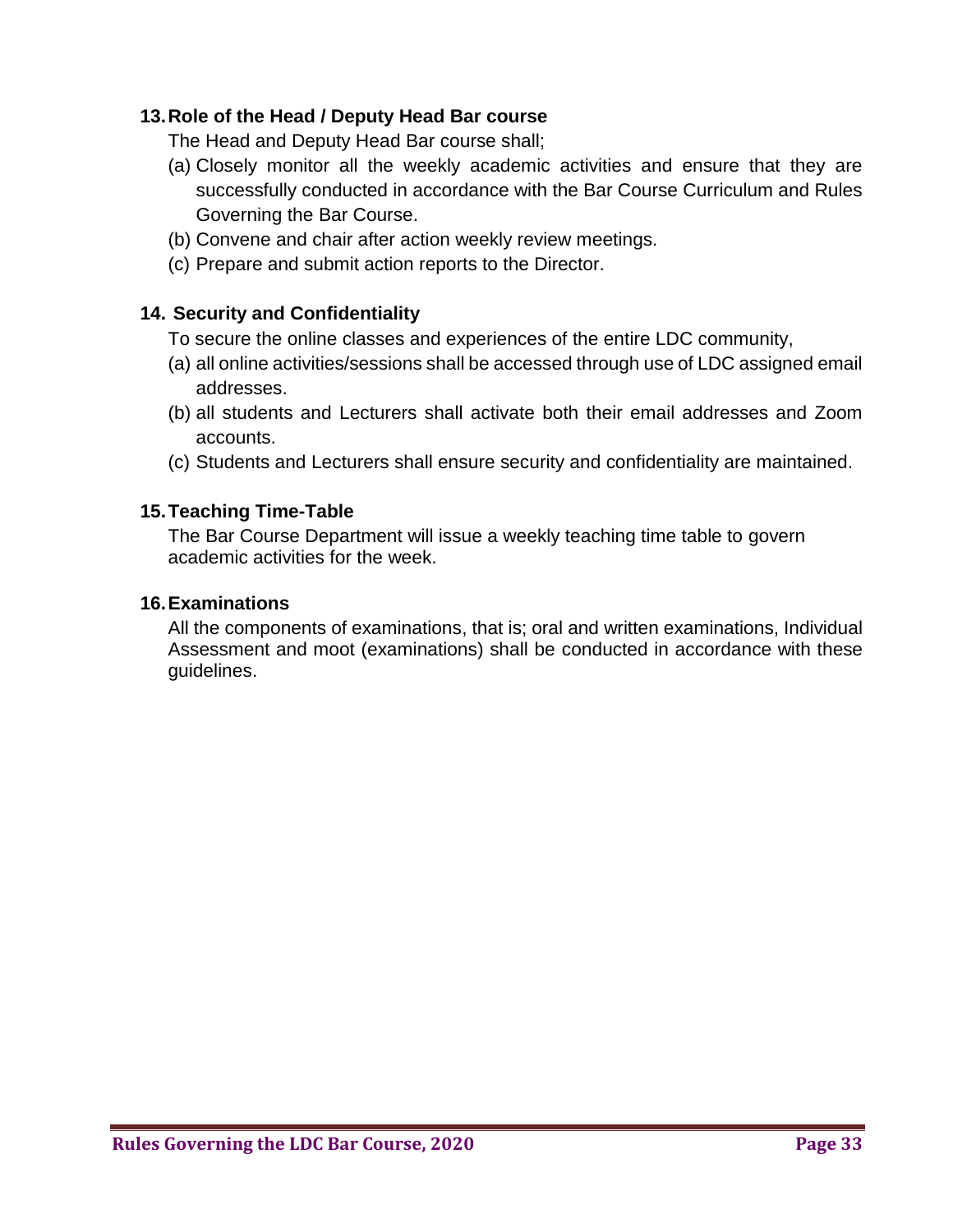# **THE LAW DEVELOPMENT CENTRE LDC DRESS CODE FOR BAR COURSE STUDENTS**

This dress code (hereinafter referred to as 'the Code') is enacted and approved by the Board of Examiners, Law Development Centre

### **1.0 Application**

- 1.1 The Code shall govern and apply to students of the Bar Course of the Law Development Centre.
- 1.2 The Code shall apply to dressing for purposes of participation in LDC academic activities and Clerkship.
- 1.3 The Code is not an exhaustive treatise and shall be supplemented with common sense and good judgment.
- 1.4 Any dispute arising from the application or interpretation of the Code shall be referred to the Deputy Director.
- 1.5 Any person dissatisfied with the decision of the Deputy Director may appeal to the Board of Examiners.

#### **2.0 Interpretation**

In the Code, unless the context otherwise requires:

- 2.1 "academic activity" means lecture, guest lecture, test, class discussion, workshop, moot, academic field trip, continuing legal education (CLE)/legal aid activity, student legal practice and examinations (both written and oral);
- 2.2 "Bar Course" means the post graduate course at LDC leading to the award of the Diploma in Legal Practice;
- 2.3 "Board of Examiners" means the Board of Examiners of the Law Development Centre;
- 2.4 "clerkship" means the practical field placement and training provided for in the Rules Governing the Bar Course;
- 2.5 "Centre" means the Law Development Centre;
- 2.6 "Director" means the Director of the Law Development Centre;
- 2.7 "lecturer" means the Director, Deputy Director, head of a teaching department, head of subject, Manager or Senior Legal Officer or Legal Officer of the LDC Legal Aid Clinic or part-time lecturer;
- 2.8 "registrar" means the Academic Registrar or person performing functions of Registrar of the Law Development Centre;
- 2.9 "Rules' means the Rules Governing the Bar Course;
- 2.10 "student' means a person undertaking the Bar Course.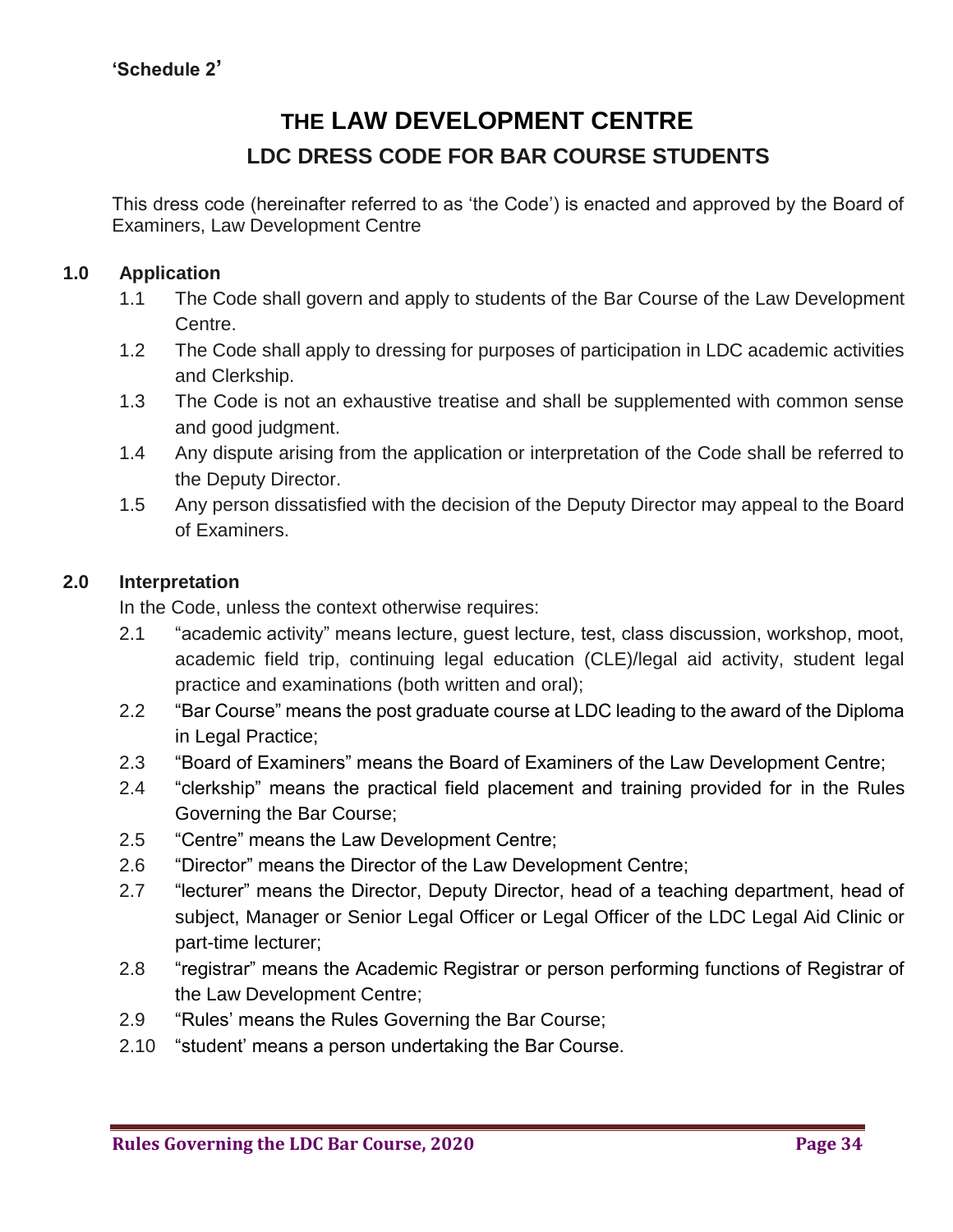## **3.0 General Provisions**

- 3.1 All dress must be modest and of a nature that lends itself to the dignity of the legal profession. All manner of flamboyance and garishness shall be avoided.
- 3.2 A student shall maintain a neat appearance and shall avoid appearing unkempt and untidy.
- 3.3 A student shall refrain from wearing revealing or ill-fitting or skimpy clothing. Indecent exposure of any kind is prohibited. Shirts and blouses shall be properly buttoned up. Common sense and modesty shall be applied in this regard.
- 3.4 A student shall not remove his or her jacket in class except with the permission of the facilitating lecturer and this permission shall not be unreasonably denied when it is obviously hot and stuffy.
- 3.5 Shorts, *culottes*, knickerbockers, dungarees and jeans are not allowed.
- 3.6 All undergarments shall be fully covered at all times.

# **4.0 Suits**

- 4.1 A student shall wear a formal business suit at all times.
- 4.2 A suit for a male student shall consist of a jacket and a trouser.
- 4.3 A suit for a female student shall consist of either a jacket and a skirt or a jacket and a trouser.
- 4.4 A male student's trouser must be long enough to cover his socks when standing upright. A short or ill-fitting trouser is prohibited.
- 4.5 A female student's skirt must be at least knee length when standing upright. A mini skirt is prohibited.
- 4.6 A jacket and trouser or a jacket and skirt as the case may be must be of the same colour and texture (avoid shinny or unusual materials). 'Mix and matching' different colours is prohibited.
- 4.7 A student shall not wear a blazer or waist coat or jumper.

# **5.0 Shirts, Blouses, Ties and Scarves**

- 5.1 A male student shall wear a long sleeved shirt.
- 5.2 A female student shall war a long or short sleeved blouse.
- 5.3 A male student shall wear a long tie at all times and shall wear a shirt with a collar designed for a tie.
- 5.4 A male student must button up his shirt all the way to the top.
- 5.5 There shall be no indecent exposure of skin.
- 5.6 A tie shall be of a reasonable and decent length. A tie shall end no more than two (2) inches higher or lower than the waist of the trouser.
- 5.7 A female student may wear a scarf.
- 5.8 A bow tie or cravat is prohibited.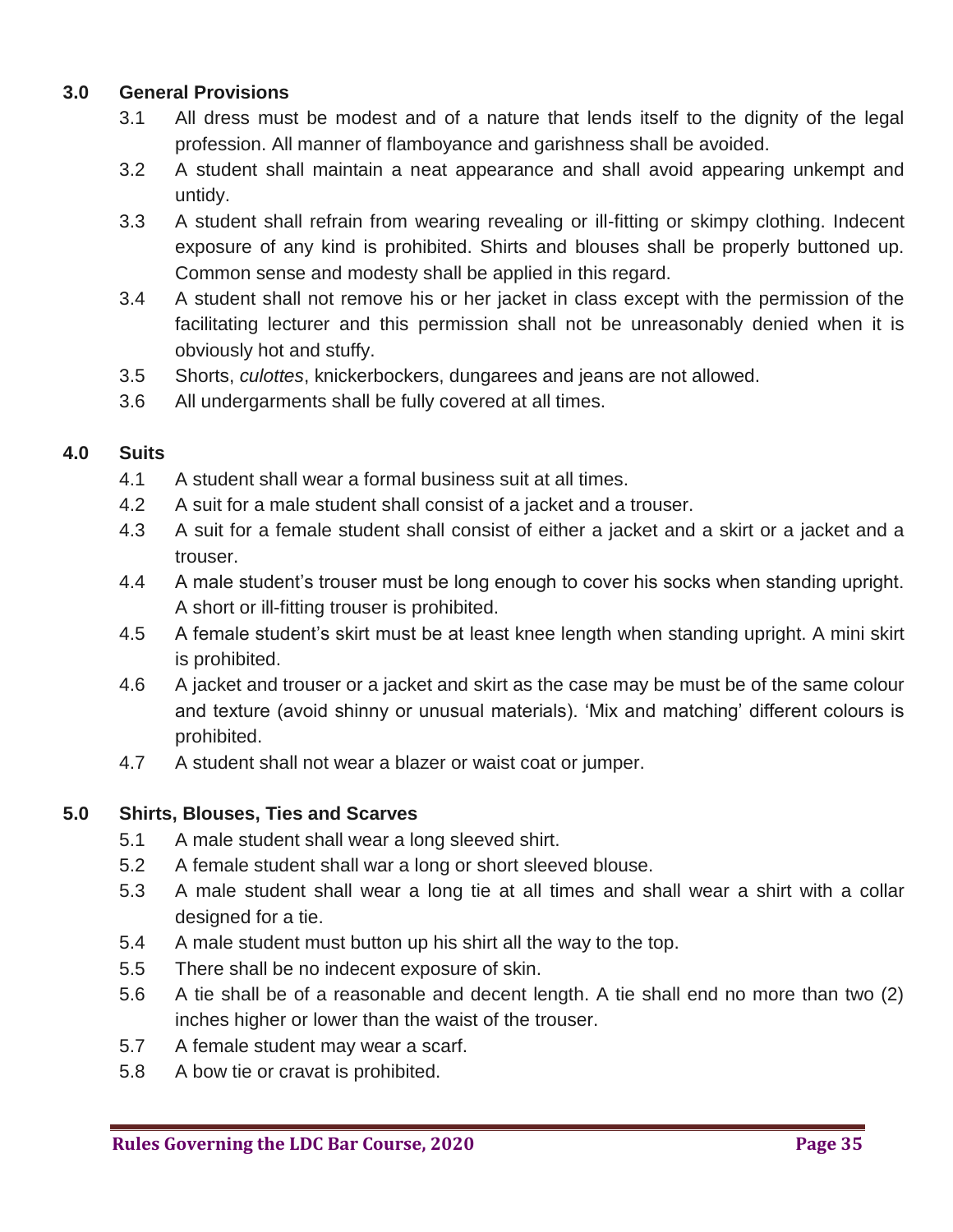5.9 The design for a blouse must be simple and minimalist. Frills, lacing and other adornments shall not stand out prominently.

# **6.0 Shoes**

- 6.1 Shoes for both male and female students should be black or dark brown.
- 6.2 Shoes must be covered. Shoes that expose the toes are prohibited.
- 6.3 A male student shall wear dark coloured socks with his shoes
- 6.4 Shoes shall be of a design that is simple and height that is comfortable to walk in.
- 6.5 Shoes must be made from leather (genuine or imitation). Shoes made of plastic and other materials are prohibited.

# **7.0 Colours and Fit**

- 7.1 Suits are limited to the following colours:
	- (a) Black;
	- (b) Charcoal;
	- (c) Grey; or
	- (d) Navy blue.
- 7.2 A students may wear a pin striped or plaid suit as long as the predominant colour is black or charcoal or grey or navy blue in combination with white or cream or light blue stripes.
- 7.3 Shirts and blouses are limited to the following colours:
	- (a) White;
	- (b) Cream;
	- (c) Light blue; or
	- (d) Striped (black and white or blue and white).
- 7.4 Ties, scarves and socks shall be in soft and muted colours and should not be flamboyant. Common sense shall be applied in this regard. Bright coloured socks (white, pink, red, yellow, orange etc) are specifically prohibited.
- 7.5 A tie or scarf shall be either plain coloured or have a combination of not more than three (3) colours.
- 7.6 Clothing shall have a comfortable fit. Exceptionally tight and revealing clothes are prohibited.

### **8.0 Moots**

- 8.1 A student appearing as counsel in *intra firm moots* may wear advocates flaps which shall be white or cream. He or she is not required to wear a professional gown.
- 8.2 A student appearing as counsel in *inter firm moots* shall wear advocates' flaps which must be white or cream and a black professional gown.
- 8.3 A student shall acquire a formal dinner shirt or blouse with a winged collar to wear with advocates' flaps.
- 8.4 The Centre shall provide professional gowns for inter firm moots.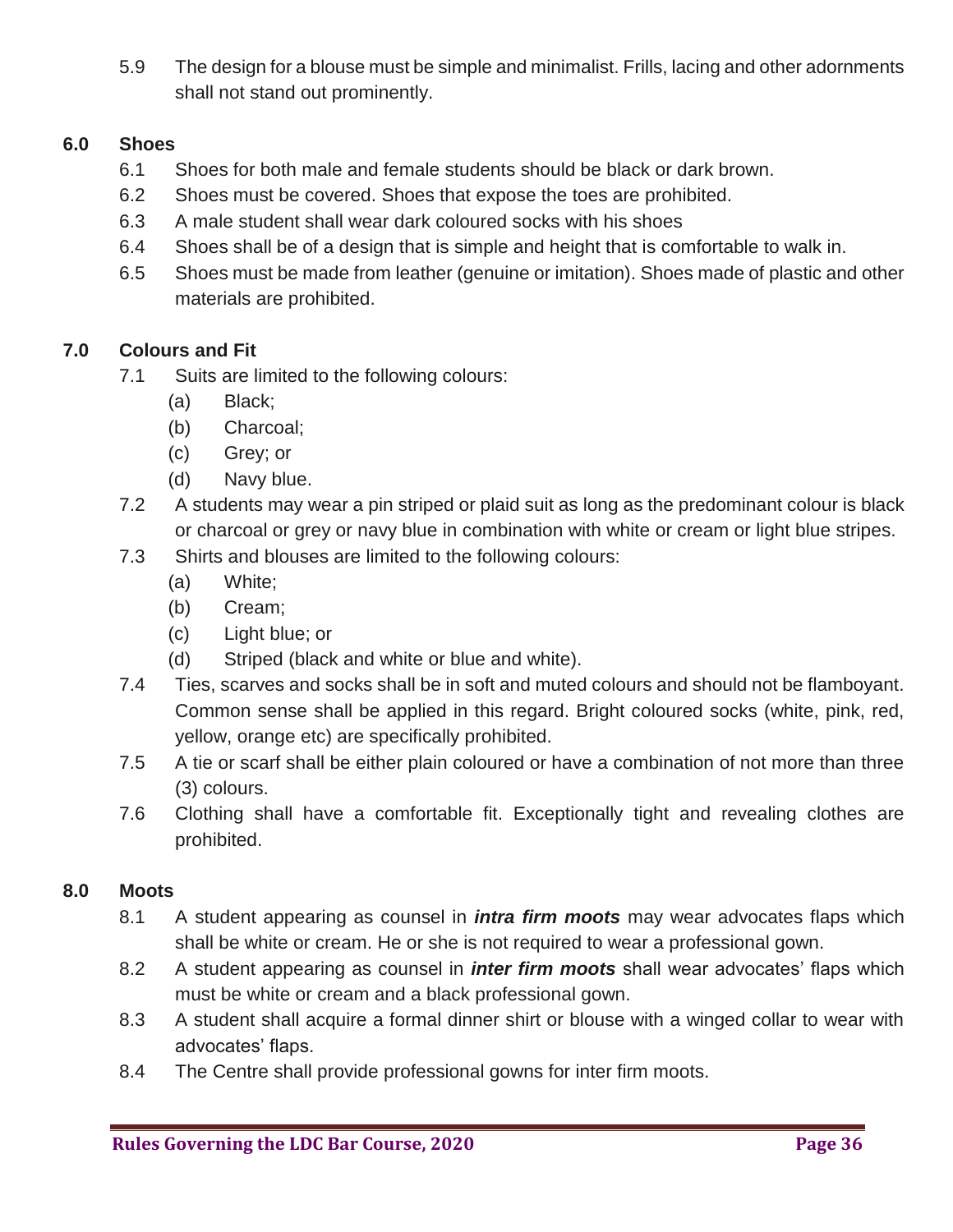## **9.0 LDC Corporate Wear**

- 9.1 The Director may designate a day or days or period or activity for which a student may 'dress down' in LDC corporate wear.
- 9.2 Corporate wear shall consist of a shirt or blouse with the LDC brand identity worn with or without a jacket.
- 9.3 To ensure uniformity, corporate wear shall be procured and sold by the Centre either directly or by licensing arrangements with a service provider and a student 'dressing down' shall only wear official LDC corporate wear.
- 9.4 For avoidance of doubt students shall not 'dress down' on any day or for any academic activity or during Clerkship other than as approved and designated by the Director under this Code.
- 9.5 A counsel for moots shall not dress down during 'court' appearance.

## **10.0 Religious, Traditional and Cultural Dress**

- 10.1 A student shall not wear religious, traditional or cultural dress.
- 10.2 A male student shall not wear a kanzu, kofia, fedora, cap or hat.
- 10.3 A student whose faiths requires him or her to wear religious head gear may wear the same so long as the colour of the head gear is black, white, charcoal, grey or navy blue.

### **11.0 Hair and Personal Grooming**

- 11.1 A student must be clean and tidy at all times and observe the highest possible standards of personal hygiene. Clothes must be neatly and crisply ironed.
- 11.2 Perfumes, deodorants and make up shall be worn in moderation. Flashy make up, strong and/or pungent scents shall be avoided.
- 11.3 A student's hair shall be neatly kept and in a style that lends itself to the dignity of the legal profession. Outlandish haircuts and hairstyles are prohibited.
- 11.4 A female student is allowed to braid or plait her hair as long as the braiding style lends itself to the dignity of the profession.
- 11.5 Braids must be black or a dark shade of brown, neat and held back from the face with a hair band or ribbon or hair grip.
- 11.6 Braids should not be intertwined with other coloured thread and braided hairstyles should not be so untamed and flamboyant as to bring the profession into disrepute.
- 11.7 Jewellery and adornments (bracelets/bangles, rings, anklets, chains etc) shall be modest and minimal. Clutter shall be avoided.
- 11.8 Body modifications and piercings on the body on any part or parts other than the ears are discouraged.
- 11.9 A male student shall not wear earrings or ear pins.
- 11.10 A student shall not wear 'shades' or sunglasses.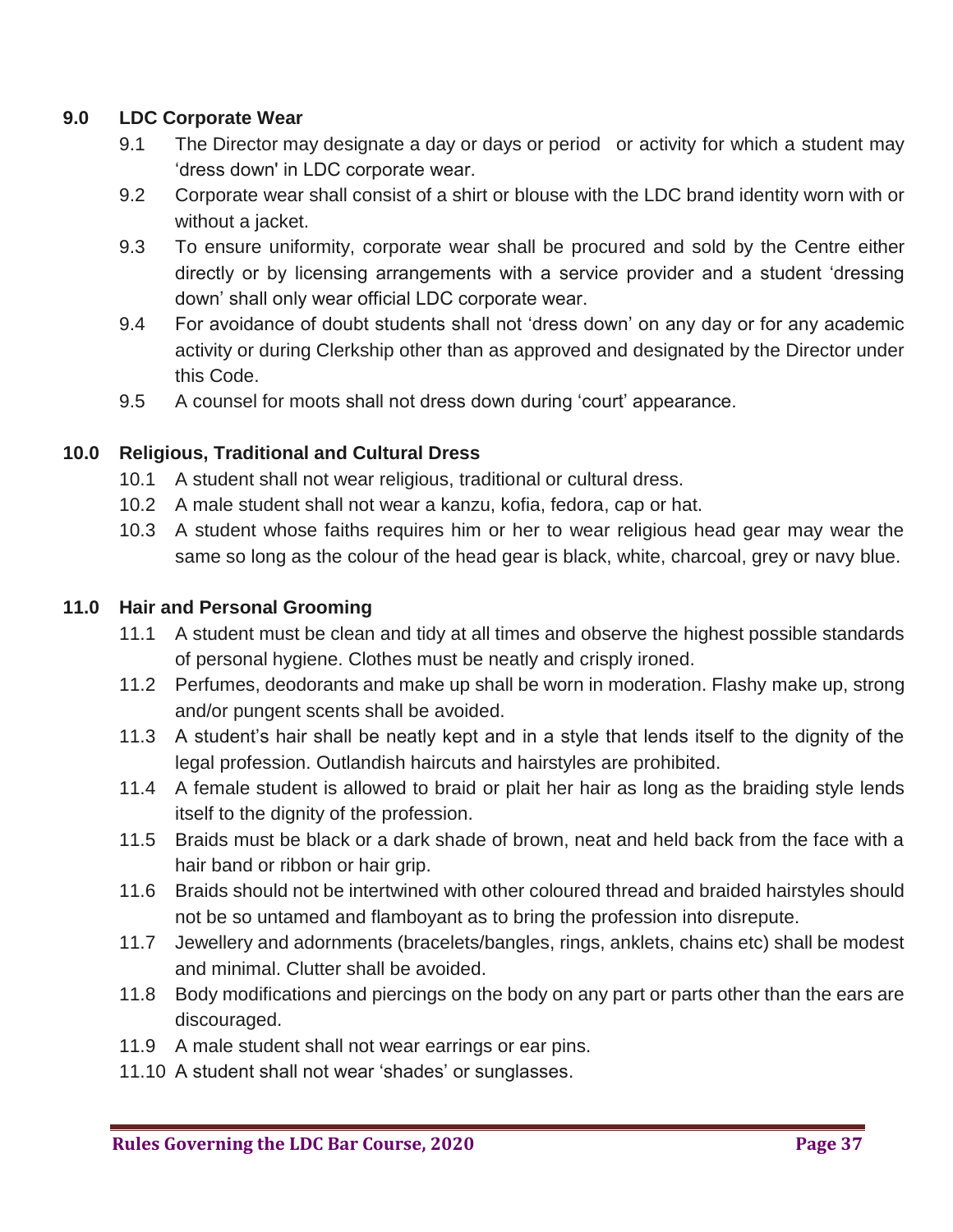- 11.11 A female student should wear no more than two pairs of earrings or ear pins (i.e. a maximum of two (2) rings or pins on each ear).
- 11.12 Where a student has body piercings on part or parts of the body other than the ears, the wearing of a ring or pin (including nose rings and pins) on such part or parts is prohibited.

### **12.0 Penalties**

- 12.1 A student who dresses contrary to this code shall be deemed to be inappropriately dressed for purposes of continuous assessment under the Rules.
- 12.2 A student who breaches this dress code shall be liable to the sanctions set out in the Rules.
- 12.3 Observance of this Code shall be monitored by lecturers and enforced by the Head Bar Course.
- 12.4 A lecturer may exclude from an academic activity he or she is facilitating any student who dresses contrary to this Code.

### **13.0 Exemptions**

- 13.1 The Director may exempt a student from the application of the provisions of this Code or any part thereof on the following grounds:
	- (a) Physical or other disability.
	- (b) Pregnancy.
	- (c) Ailment or disease or physical injury certified by a medical practitioner.
	- (d) Any other reasonable grounds.
- 13.2 A student requiring an exemption shall apply for the same in writing to the Director.
- 13.3 An exemption by the Director shall be in writing clearly stating the nature and scope of the exemption.

#### **14.0 Amendment**

14.1 This Code may be amended by the Board of Examiners.

#### **15.0 Commencement**

15.1 The Code shall commence operation immediately upon signing by the Chairperson of the Board of Examiners on the date indicated below.

Dated at Kampala this **25th day of September 2015**.

**\_\_\_\_\_\_\_\_\_\_\_\_\_\_\_\_\_\_\_\_\_\_\_**

**Frank Nigel Othembi Director Chairperson Board of Examiners, LDC**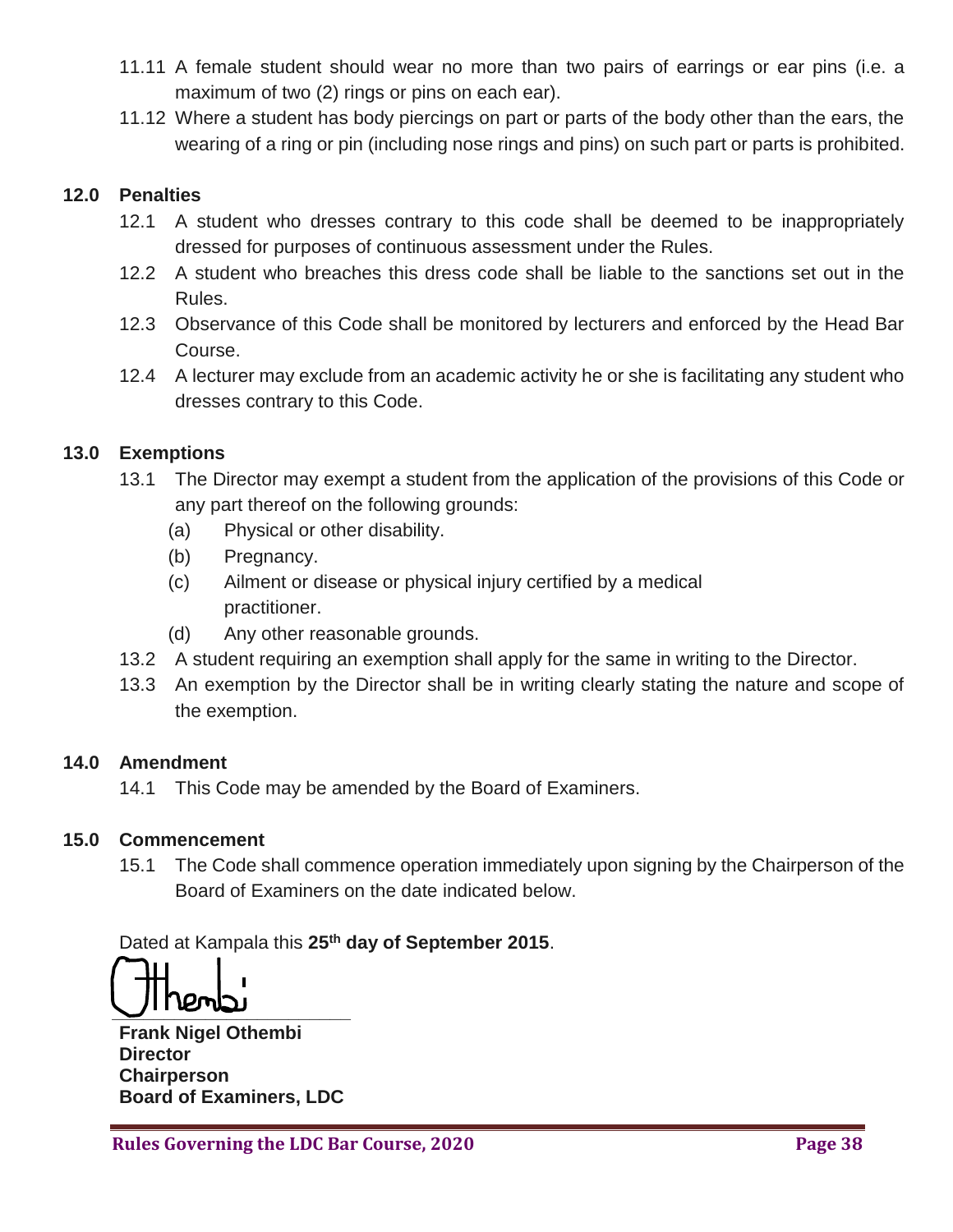# **THE LAW DEVELOPMENT CENTRE**

#### **CONDUCT AND/OR ACTIVITIES DEEMED TO BE EXAMINATION MALPRACTICES**

An examination malpractice may be committed physically or during open, distance and e learning examinations. An examination malpractice may be detected by an invigilator or invigilation software or officer responsible for conduct and/or management of an examination. The following acts and omissions are deemed to be examination malpractices:

- 1. Cheating including but not limited to;
	- a) copying from the script of another candidate; or
	- b) exchanging answers with another student inside or outside the examination room; or
	- c) bringing into the examination room, in person or by agent, a pre-prepared answer script/booklet; or
	- d) substituting an answer script/booklet illegally prepared outside the examination room for the one already submitted to the invigilator or examiner; or
	- e) falsifying or altering marks awarded on an examination script/booklet; or
	- f) screen mirroring or screen sharing with another person; or
	- g) using a computer or computer software or smart gadget to cheat.
- 2. Sitting examination without authorization or valid registration or other required documentation or payment of examination fees.
- 3. Uttering false documents in relation to eligibility to sit an examination at LDC.
- 4. Hiring or procuring services of another person to sit examinations on the student's behalf or impersonation.
- 5. Bribing or doing any act likely to compromise an invigilator or examiner.
- 6. Plagiarism.
- 7. Fraudulently accessing examination papers/questions or marking guide which have been illegally procured or made available.
- 8. Fraudulently receiving examination papers/questions before the examination is due.
- 9. Paying or inducing another person to illegally procure or make available examination questions/papers or marking guide.
- 10. Use, exchange or receipt of chits, carbons or carbon copies relating to an examination or assignment.
- 11. Indulging in disruptive or threatening behaviour towards an invigilator or any LDC staff involved in the conduct of examinations or other student or any person including but not limited to, physical assault or threat of physical assault, shouting, using abusive or threatening language, destruction of property or threat to destroy property.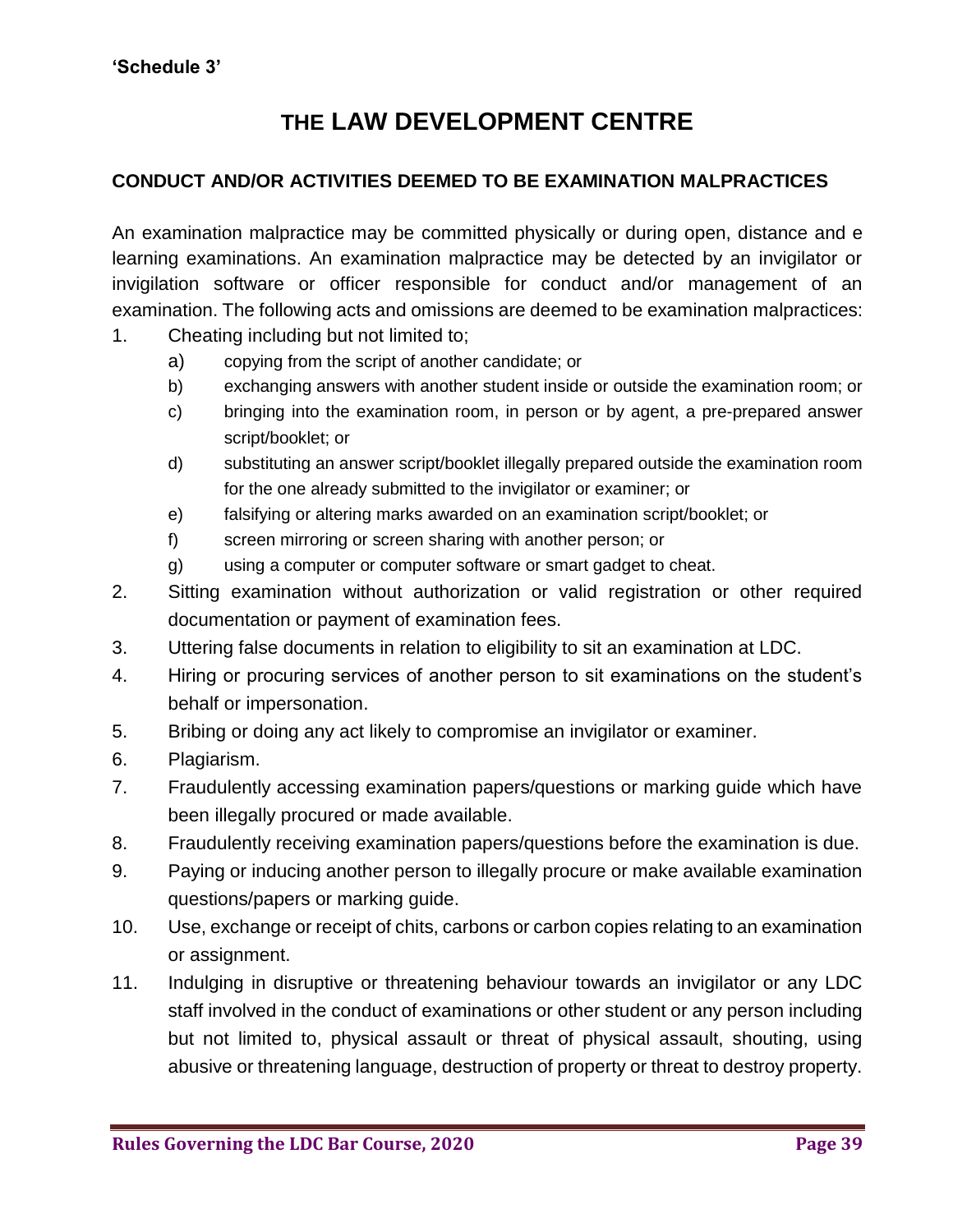- 12. Collaborating or using any other means of gaining unfair advantage during an examination.
- 13. Interfering with conduct of investigations into or hearing of an examination malpractice allegation by the Examinations Malpractice Committee including but not limited to:
	- a) Intimidating members of the committee or other LDC staff or witnesses; or
	- b) Destroying or concealing evidence relating to an alleged examination malpractice; or
	- c) Forging or uttering false evidence relating to an alleged malpractice; or
	- d) Bribing a member of the committee or LDC official or witness or any other person in relation to an alleged examination malpractice; or
	- e) Harassing or procuring others to harass a member of the committee or LDC official or witness or any other person in relation to an alleged examination malpractice; or
	- f) Obstructing the work of the committee.
- 14. Giving or being in possession of prohibited material.
- 15. Delivering to the examiner at his or her office or residence or any other place an examination script/booklet outside the time for delivery and without due authority.
- 16. Breaking the rules in an examination or assignment including but not limited to failure to adhere to prescribed time within which to complete the examination or assignment.
- 17. Attempting to influence an examiner.
- 18. Writing or drawing anything on the answer booklet (such as a candidate's name) likely to compromise or influence or prejudice the examiner.
- 19. Being in possession of prohibited items such as a computer, cell-phone or other prohibited items during the examination.
- 20. Leaving the examination room (physical or remote/distance) without the authority of the invigilator.
- 21. Carrying out any form of communication with another student/candidate during an examination.
- 22. Taking out of the examination room an answer booklet or booklets or any examination materials other than a question paper without express permission from the invigilator.
- 23. Damaging, altering or destroying a script during verification by student or taking a script outside of the verification venue designated by the Academic Registrar'.
- 24. Aiding or abetting any person or another candidate to commit an examination malpractice.
- 25. Attempting to commit an examination malpractice.
- 26. Any other conduct or act or omission which in the opinion of the Board of Examiners amounts to an examination malpractice.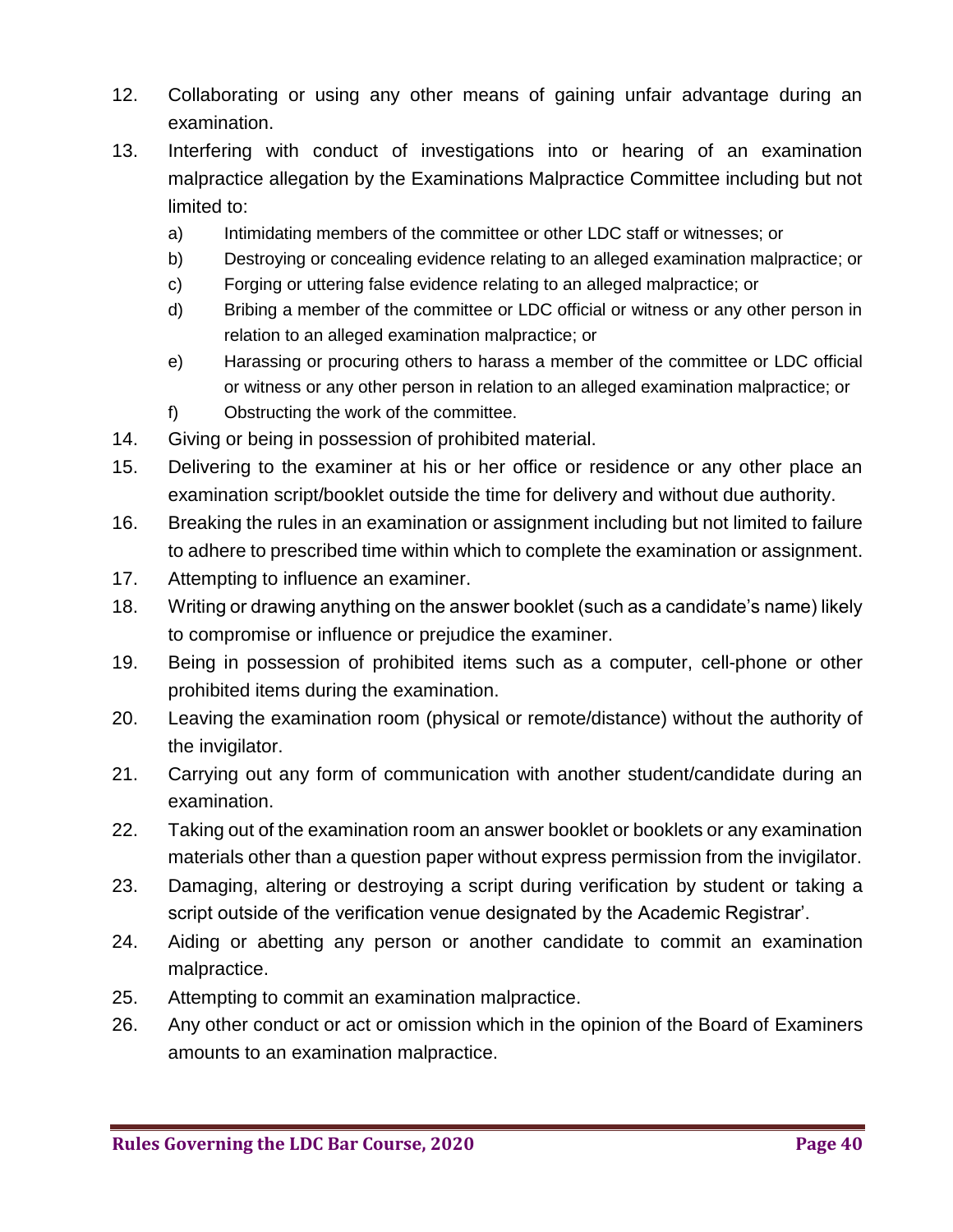**'Schedule 4'**

# **THE LAW DEVELOPMENT CENTRE**

#### **CLASSIFICATION OF POSTGRADUATE DIPLOMA IN LEGAL PRACTICEDIPLOMA**

## **BASED ON CUMULATIVE GRADE POINT AVERAGE (CGPA)**

#### **Subjects/Course Units assessed:**

|             | No. | <b>Name</b>                              |
|-------------|-----|------------------------------------------|
| $\mathbf 1$ | 101 | <b>Civil Litigation</b>                  |
| 2.          | 102 | <b>Corporate and Commercial Practice</b> |
| 3.          | 103 | <b>Criminal Proceedings</b>              |
| 4.          | 104 | <b>Family Law Practice</b>               |
| 5.          | 105 | <b>Land Transactions</b>                 |
| 6.          | 201 | <b>Legal Practice Skills I</b>           |
| 7.          | 202 | <b>Legal Practice Skills II</b>          |
| 8.          | 203 | <b>Trial Advocacy</b>                    |
| 9.          | 301 | <b>Elective Subject</b>                  |
| 10.         | 401 | <b>Clerkship</b>                         |
|             |     |                                          |
|             |     |                                          |

# **Key:**

| <b>Mark</b>  |          | Grade |   | <b>Grade Point (GP)</b> |
|--------------|----------|-------|---|-------------------------|
| 70%-100%     | $\equiv$ | A     |   | 5.0                     |
| 65%-69%      | $=$      | B+    | = | 4.0                     |
| 60%-64%      | $=$      | В     | = | 3.0                     |
| 55%-59%      | $\equiv$ | $C+$  | = | 2.5                     |
| 50%-54%      | $=$      | C     | = | 2.0                     |
| 45%-49%      | $\equiv$ | D     | = | 1.5                     |
| 30%-44%      | $\equiv$ | E.    | = | 1.0                     |
| $0\% - 29\%$ |          | F     |   | 0.0                     |

**CGPA= Total points divide by number of assessments (total point/sum of assessments)**

| <b>CGPA</b>  | <b>Classification of Diploma</b>  |
|--------------|-----------------------------------|
| $4.0 - 5.0$  | <b>Distinction (First Class)</b>  |
| $3.5 - 3.99$ | <b>Merit (Second Class Upper)</b> |
| $3.0 - 3.49$ | <b>Second Class Lower</b>         |
| $2.0 - 2.99$ | <b>Pass</b>                       |
| $0.0 - 1.99$ | Fail                              |